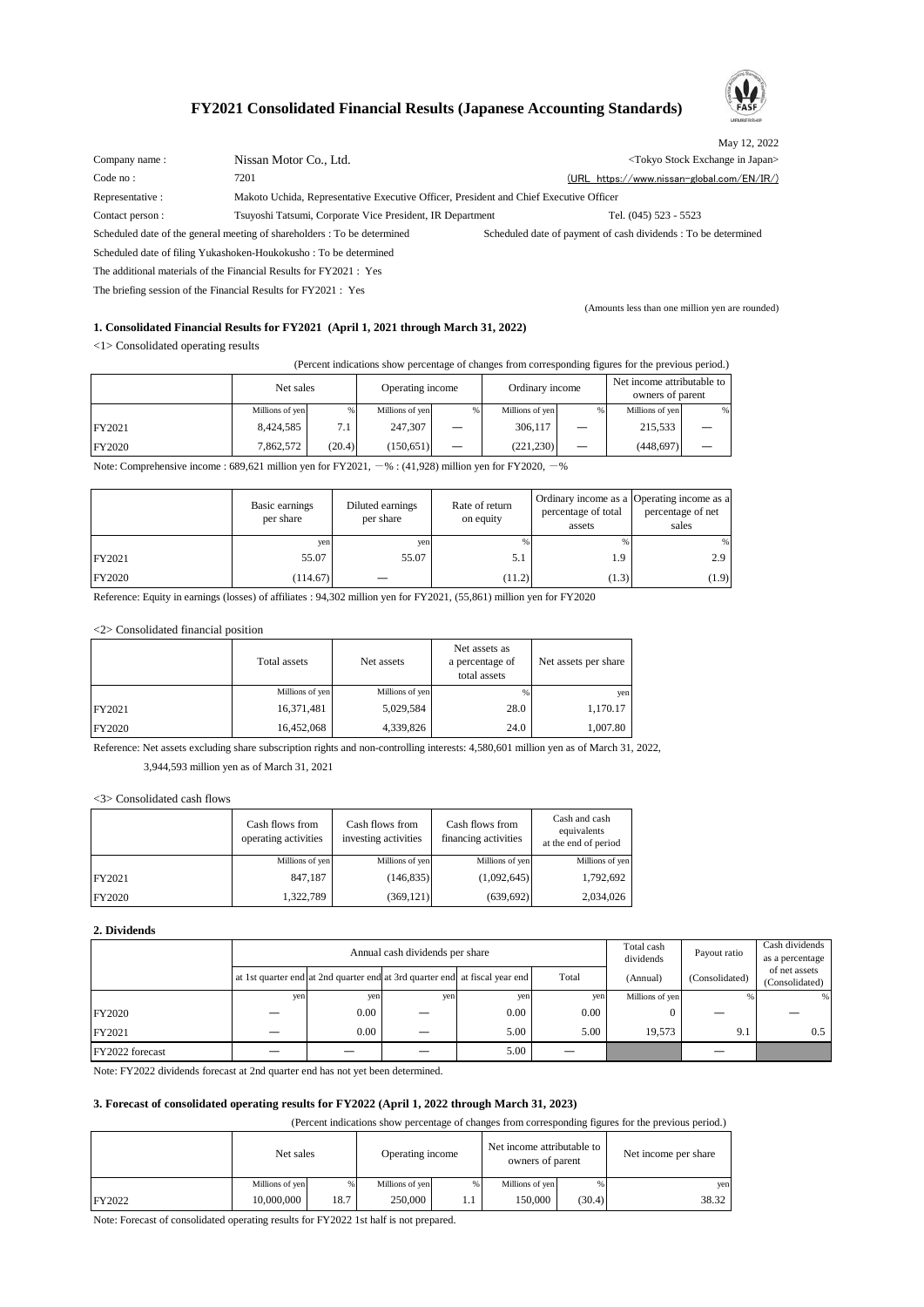#### ※ **Notes**

<1> Significant changes in scope of consolidated subsidiaries: None

In : - (Company Name : ) Out : - (Company Name : )

<2> Changes in accounting policies, accounting estimation change and restatement

<2>-1 Changes in accounting policies due to the revision of the accounting standards: Applicable

<2>-2 Changes in accounting policies except for those in <2>-1: None

<2>-3 Changes due to accounting estimation change: None

<2>-4 Restatement: None

Note: See attached page15 "3. Consolidated Financial Statements (5) Notes to consolidated financial statements - Changes in accounting policies".

<3> Number of shares issued (common stock)

<3>-1 Number of shares issued at the fiscal year end (including treasury stocks)

<3>-2 Number of treasury stocks at the fiscal year end

<3>-3 The average number of shares issued during the fiscal year

#### **(Reference) Non-Consolidated Financial Results**

#### **Results of FY2021 (April 1, 2021 through March 31, 2022)**

Results of non-consolidated operations for the year ended March 31, 2022 (Percent indications show percentage of changes from corresponding figures for the previous period.)

|               | Net sales       |        | Operating income |   | Ordinary income |       | Net income      |   |
|---------------|-----------------|--------|------------------|---|-----------------|-------|-----------------|---|
|               | Millions of yen | %      | Millions of yen  | % | Millions of yen | %     | Millions of yen | % |
| FY2021        | 2,409,348       | (3.2)  | (345, 235)       |   | (208, 445)      |       | (114, 387)      |   |
| <b>FY2020</b> | 2,489,676       | (21.2) | (263, 729)       |   | 99,034          | 272.7 | (72, 629)       |   |

|        | Net income per<br>share - basic |
|--------|---------------------------------|
|        | ven                             |
| FY2021 | (27.28)                         |
| FY2020 | (17.32)                         |

#### ※ **This Financial Results report is out of scope of Financial Audit by certified public accountants or an audit firm**

#### ※ **Explanation regarding the appropriate use of forecasts of business results**

The financial forecast is based on judgments and estimates that have been made on the basis of currently available information.

By nature, such financial forecast is subject to uncertainty and risk. Therefore, you are advised that the final results might be significantly different from the aforementioned forecast due to changes in economic environments related to our business, market trends and exchange rate, etc.

For other remarks, please refer to "Other Information" on page 22.

| FY2021 | 4,220,715,112 shares FY2020 | 4,220,715,112 shares |
|--------|-----------------------------|----------------------|
| FY2021 | 306,252,046 shares FY2020   | 306,650,569 shares   |
| FY2021 | 3,914,068,172 shares FY2020 | 3,912,895,437 shares |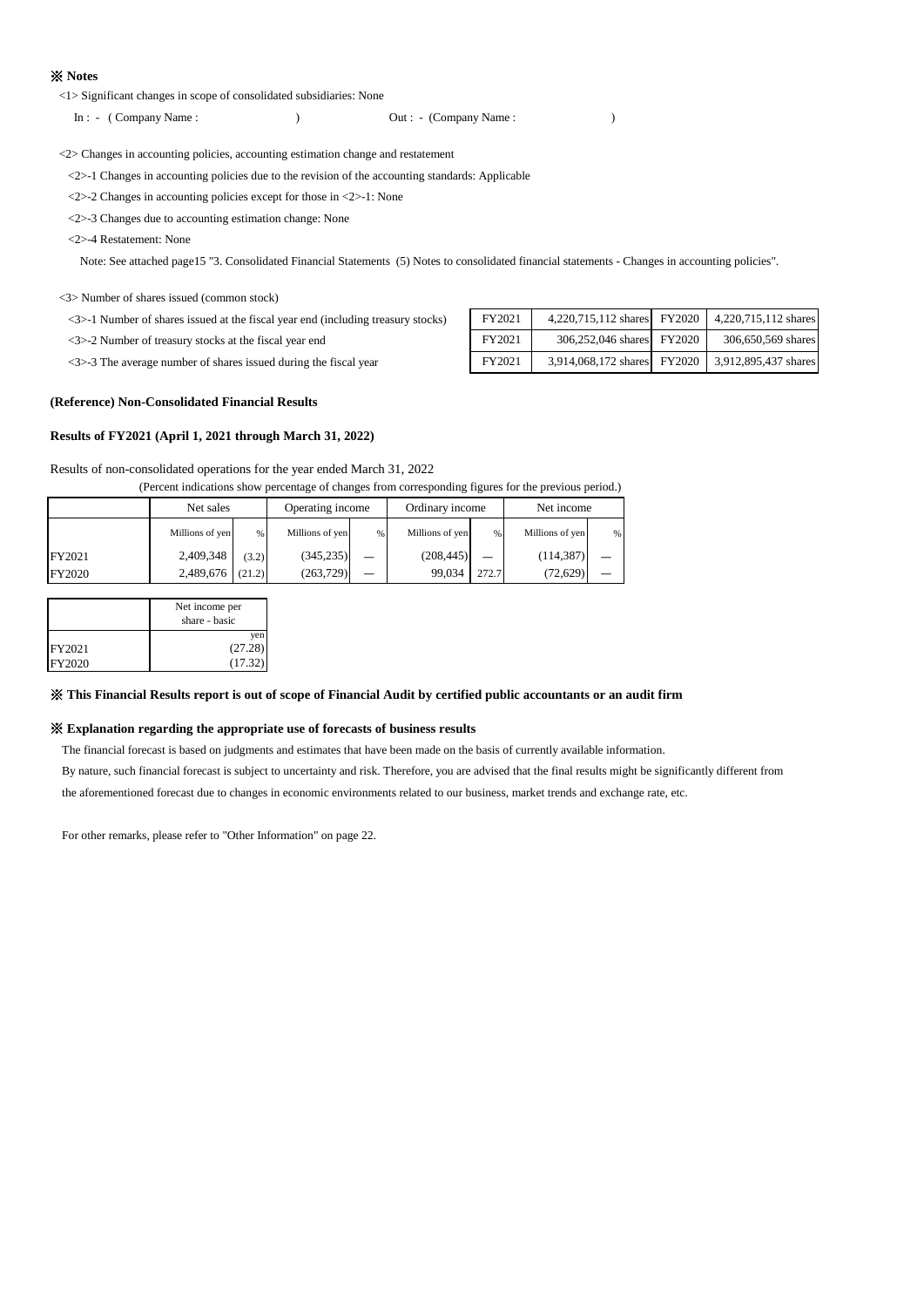# 【**Table of content of material**】

| 1. |     | Business Performance and Financial Position (100) (100) (100) (100) (100) (100) (100) (100) (100) (100) (100) (100) (100) (100) (100) (100) (100) (100) (100) (100) (100) (100) (100) (100) (100) (100) (100) (100) (100) (100 | $\mathbf{2}$   |
|----|-----|--------------------------------------------------------------------------------------------------------------------------------------------------------------------------------------------------------------------------------|----------------|
|    | (1) | Fiscal year 2021 business performance (and the context of the set of the set of the set of the set of the set of the set of the set of the set of the set of the set of the set of the set of the set of the set of the set of | $\overline{2}$ |
|    | (2) |                                                                                                                                                                                                                                | 3              |
|    | (3) |                                                                                                                                                                                                                                | 3              |
|    | (4) |                                                                                                                                                                                                                                | $\overline{4}$ |
| 2. |     | Basic Rationale on Selection of Accounting Standards (and account of the Selection of Accounting Standards)                                                                                                                    | 4              |
| 3. |     |                                                                                                                                                                                                                                | 5              |
|    | (1) |                                                                                                                                                                                                                                | 5              |
|    | (2) | Consolidated statement of income and consolidated statement of comprehensive income ········                                                                                                                                   | 7              |
|    |     |                                                                                                                                                                                                                                | 7              |
|    |     |                                                                                                                                                                                                                                | 9              |
|    | (3) |                                                                                                                                                                                                                                | 10             |
|    | (4) |                                                                                                                                                                                                                                | 12             |
|    | (5) |                                                                                                                                                                                                                                | 14             |
|    |     | Notes to events and conditions which indicate there could be substantial doubt about going concern                                                                                                                             |                |
|    |     |                                                                                                                                                                                                                                | 14             |
|    |     |                                                                                                                                                                                                                                | 14             |
|    |     | Changes in accounting policies (and accounting contact of the set of the set of the set of the set of the set of the set of the set of the set of the set of the set of the set of the set of the set of the set of the set of | 15             |
|    |     |                                                                                                                                                                                                                                | 15             |
|    |     |                                                                                                                                                                                                                                | 16             |
|    |     |                                                                                                                                                                                                                                | 21             |
|    |     |                                                                                                                                                                                                                                | 21             |
| 4. |     |                                                                                                                                                                                                                                | 22             |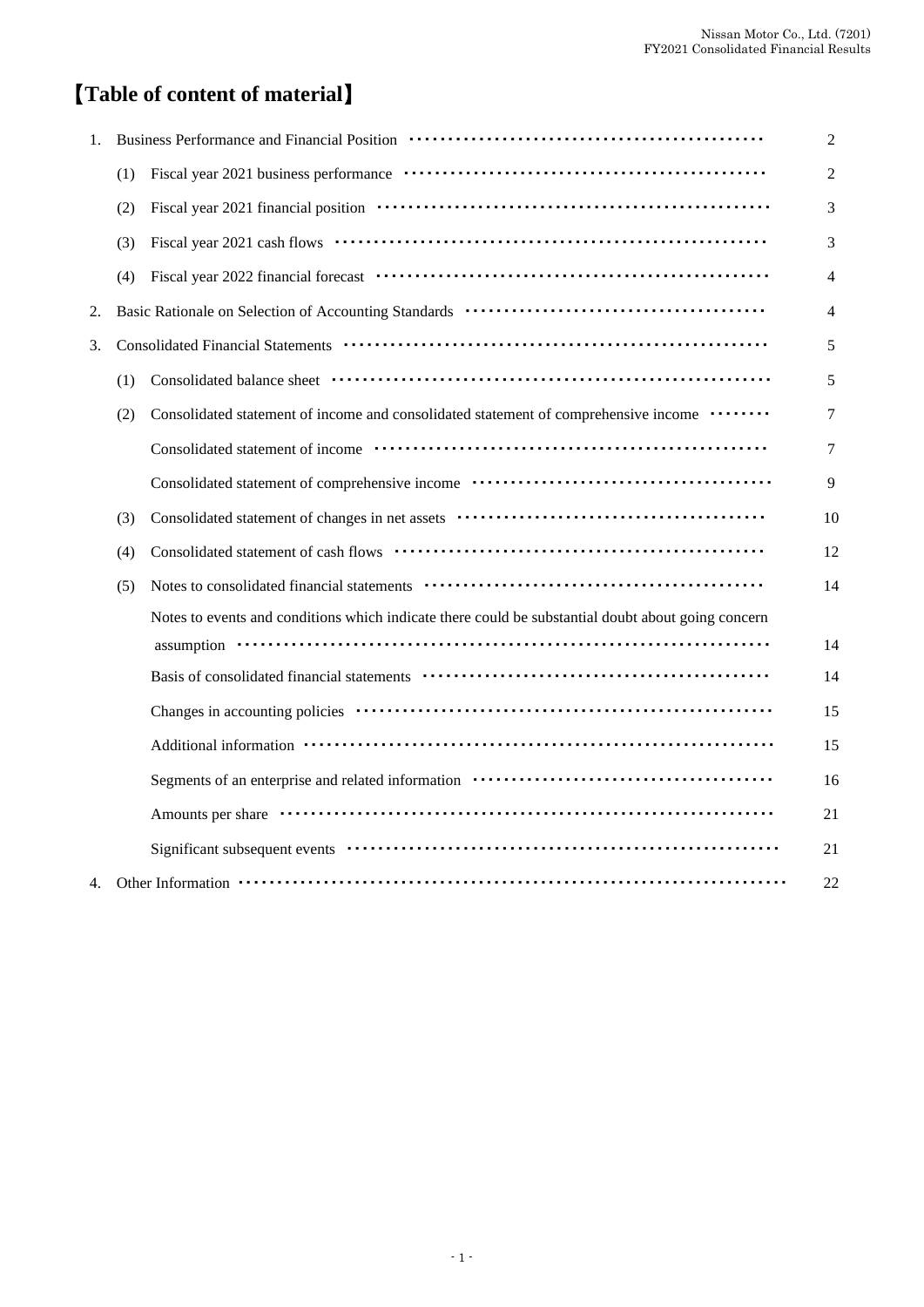### **1. Business Performance and Financial Position**

### **(1) Fiscal year 2021 business performance**

In fiscal year 2021, the global industry volume increased by 1.8% to 78.36 million units. The Nissan Group (the "Group")'s global sales (on a retail basis) amounted to 3,876,000 units, a 4.3% decrease from the prior fiscal year mainly due to semiconductor supply shortage. As a result, the Group's market share decreased by 0.4 points to 4.9% from the prior fiscal year.

In Japan, TIV decreased by 9.5% to 4.22 million units. The Group's sales volume (on a retail basis) decreased by 10.3% to 428,000 units and the Group's market share decreased by 0.1 points to 10.2% from the prior fiscal year.

In China, TIV increased by 5.0% to 24.61 million units. On the other hand, the Group's sales volume (on a retail basis) decreased by 5.2% to 1,381,000 units and the Group's market share decreased by 0.6 points to 5.6% from the prior fiscal year.

In North America, including Mexico and Canada, TIV decreased by 2.4% to 17.07 million units. The Group's sales volume (on a retail basis) in North America decreased by 2.4% to 1,183,000 units from the prior fiscal year. In the United States of America, TIV decreased by 3.4% to 14.47 million units. The Group's sales volume (on a retail basis) decreased by 3.7% to 893,000 units and the Group's market share was 6.2%, remaining nearly flat from the prior fiscal year.

In Europe, TIV decreased by 3.3% to 15.50 million units. The Group's sales volume (on a retail basis) in Europe, excluding Russia, decreased by 11.9% to 289,000 units. Also, sales volume (on a retail basis) in Russia decreased by 20.1% to 51,000 units from the prior fiscal year.

In other markets, the Group's sales volume (on a retail basis) increased by 5.9% to 543,000 units. Sales volume (on a retail basis) in Asia and Oceania decreased by 1.4% to 190,000 units, sales volume (on a retail basis) in Latin America increased by 19.7% to 169,000 units, sales volume (on a retail basis) in Middle East decreased by 0.9% to 116,000 units and sales volume (on a retail basis) in Africa increased by 10.0% to 68,000 units from the prior fiscal year.

Net sales in fiscal year 2021 increased by ¥562.0 billion (7.1%) to ¥8,424.6 billion from the prior fiscal year. As a result, operating income totaled ¥247.3 billion, which improved by ¥398.0 billion from the prior fiscal year. This was mainly due to an improvement in the quality of sales and exchange rate fluctuations despite a decrease in sales volume and increase in raw material prices.

Net non-operating income of ¥58.8 billion was recorded, improved by ¥129.3 billion from the prior fiscal year. This result was primarily due to the improvement in earnings of affiliates. Ordinary income of ¥306.1 billion was recorded, improved by ¥527.3 billion from the prior fiscal year. Net special gains of ¥78.1 billion were recorded, improved by ¥196.2 billion from the prior fiscal year. Income before income taxes of ¥384.2 billion was recorded, improved by ¥723.5 billion from the prior fiscal year. Net income attributable to owners of parent of ¥215.5 billion was recorded, improved by ¥664.2 billion from the prior fiscal year.

For fiscal year 2021, automotive free cash flow was ¥294.7 billion negative. However, the Group continues to maintain healthy levels of cash in the automotive business and ended the period with an automotive net cash position of ¥728.0 billion.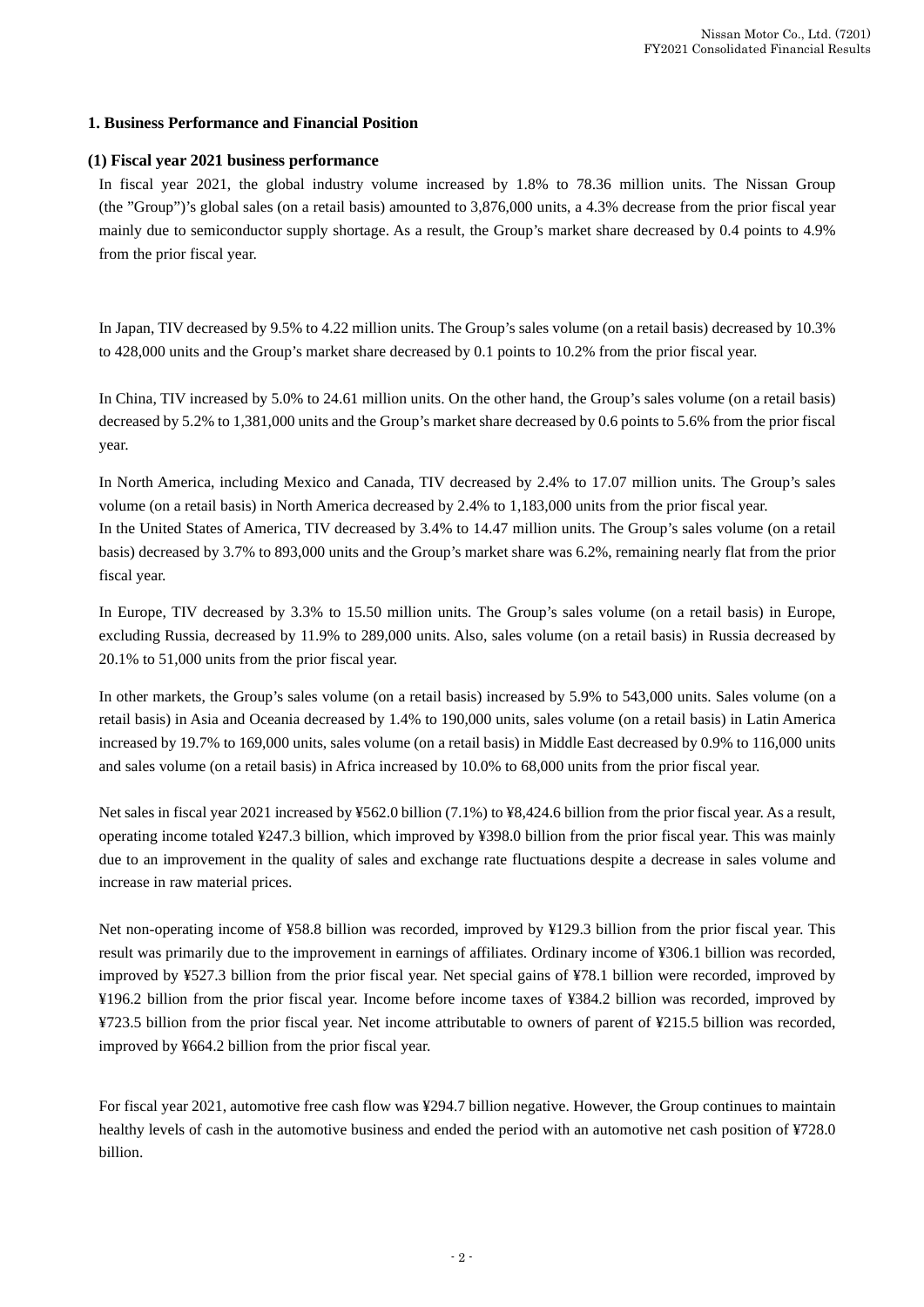# **(2) Fiscal year 2021 financial position**

### ■Assets

Current assets have decreased by 0.3% to ¥10,316.0 billion compared to March 31, 2021. This was mainly due to a decrease in cash on hand and in banks of ¥439.7 billion despite increases in raw materials and supplies of ¥209.1 billion and securities of ¥198.4 billion.

Fixed assets have decreased by 0.8% to ¥6,049.1 billion compared to March 31, 2021. This was mainly due to a decrease in investment securities of ¥74.1 billion.

As a result, total assets have decreased by 0.5% to ¥16,371.5 billion compared to March 31, 2021.

■ Liabilities

Current liabilities have decreased by 8.7% to ¥6,143.2 billion compared to March 31, 2021. This was mainly due to decreases in current portion of long-term borrowings of ¥469.8 billion and accrued expenses of ¥192.9 billion despite an increase in commercial papers of ¥179.0 billion.

Long-term liabilities have decreased by 3.5% to ¥5,198.7 billion compared to March 31, 2021. This was mainly due to a decrease in long-term borrowings of ¥398.5 billion despite an increase in bonds of ¥216.7 billion.

As a result, total liabilities have decreased by 6.4% to ¥11,341.9 billion compared to March 31, 2021.

■ Net Assets

Net assets have increased by 15.9% to ¥5,029.6 billion compared to ¥4,339.8 billion as of March 31, 2021. This was mainly attributable to increases in translation adjustments of ¥393.4 billion and retained earnings of ¥213.5 billion.

### **(3) Fiscal year 2021 cash flows**

Cash and cash equivalents at the end of fiscal year 2021 decreased by ¥241.3 billion or 11.9% to ¥1,792.7 billion, due to an increase in outflows from financing activities and a decrease in inflows from operating activities, despite a decrease in cash outflows from investing activities.

■ Operating Activities

Cash and cash equivalents provided by operating activities amounted to ¥847.2 billion in fiscal year 2021, a decrease of ¥475.6 billion from ¥1,322.8 billion provided in the prior fiscal year. This was mostly due to working capital deterioration mainly from the semiconductor supply shortage and smaller sales finance portfolio decrease partially offset by the improved profitability.

■ Investing Activities

Cash and cash equivalents used in investing activities amounted to ¥146.8 billion in fiscal year 2021, a decrease of ¥222.3 billion from ¥369.1 billion used in the prior fiscal year. This was mainly due to an increase in proceeds from sales of Daimler AG shares.

■ Financing Activities

Cash and cash equivalents used in financing activities amounted to  $\frac{1}{2}1,092.6$  billion in fiscal year 2021, an increase of ¥452.9 billion from the outflows of ¥639.7 billion in the prior fiscal year. This was mainly due to a decrease in new funding.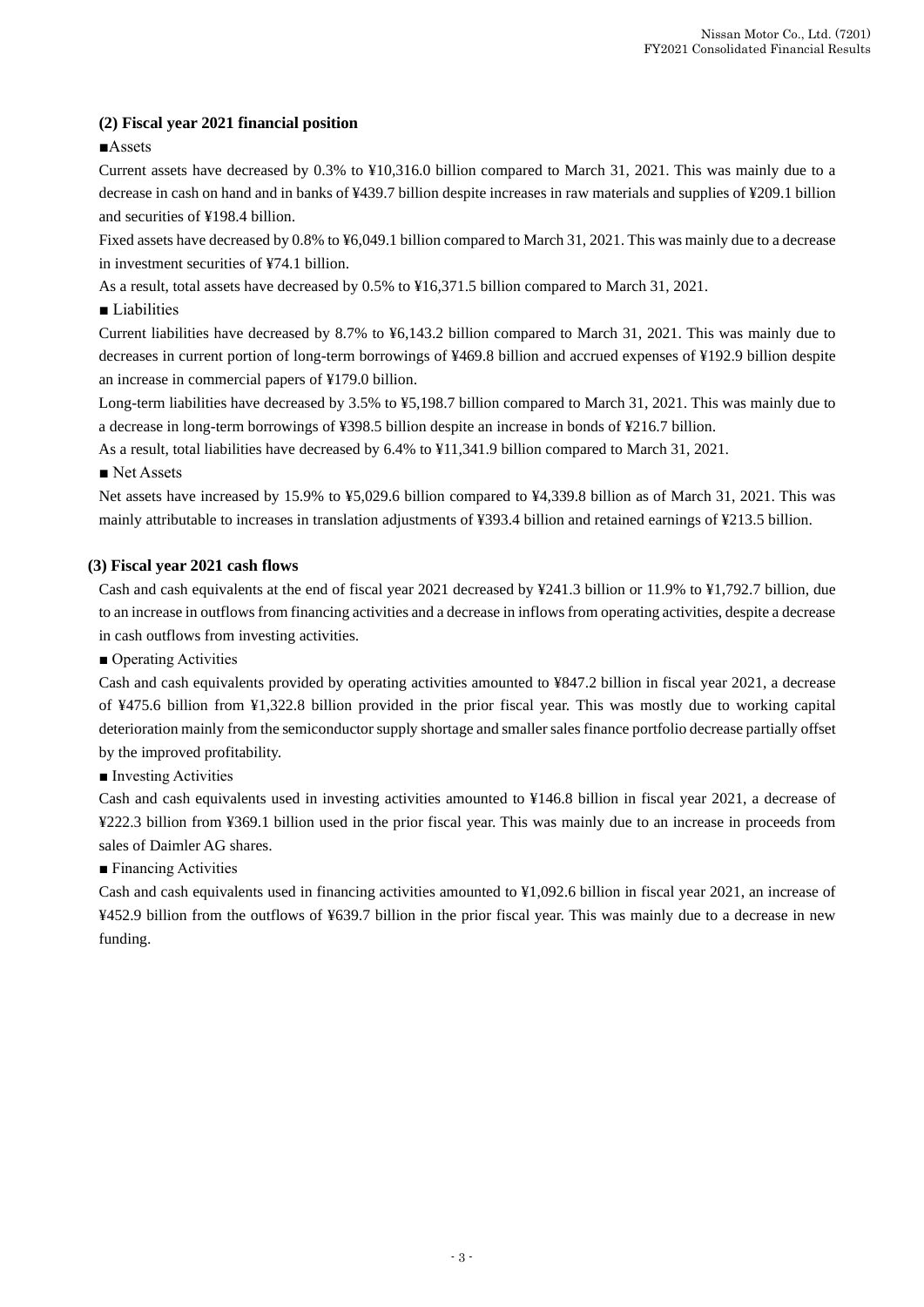### **(4) Fiscal year 2022 financial forecast**

For fiscal year 2022, Nissan anticipates retail volume will increase by 3.2% to 4.0 million units.

Foreign exchange rate assumptions are ¥120.0 to the dollar and ¥130.0 to the euro for fiscal year 2022. We are forecasting net revenues increasing by 18.7% to ¥10.0 trillion, operating income increasing by 1.1% to ¥250.0 billion, and net income attributable to owners of parent decreasing by 30.4% to ¥150.0 billion, from the prior fiscal year, for the year ending March 31, 2023.

Looking at the year-over-year change in consolidated operating income, we anticipate:

- ・ A positive impact from revenue and costs performance of ¥300.0 billion;
- ・ A positive foreign exchange and other movement of ¥50.0 billion;
- ・ A decrease of ¥257.0 billion due to the increase in raw material prices and logistics costs;
- A decrease of ¥90.0 billion due to the investment for new vehicles

Based on our outlook, the situation of cash on hand, and the business environment for fiscal year 2022, we are forecasting the dividend to ¥5 or more per share (dividends at 2nd quarter end is not determined, dividends at fiscal year end is ¥5).

### **2. Basic Rationale on Selection of Accounting Standards**

We are currently in the process of studying the adoption of International Financial Reporting Standards (IFRS) for the purpose of disclosure of financial information.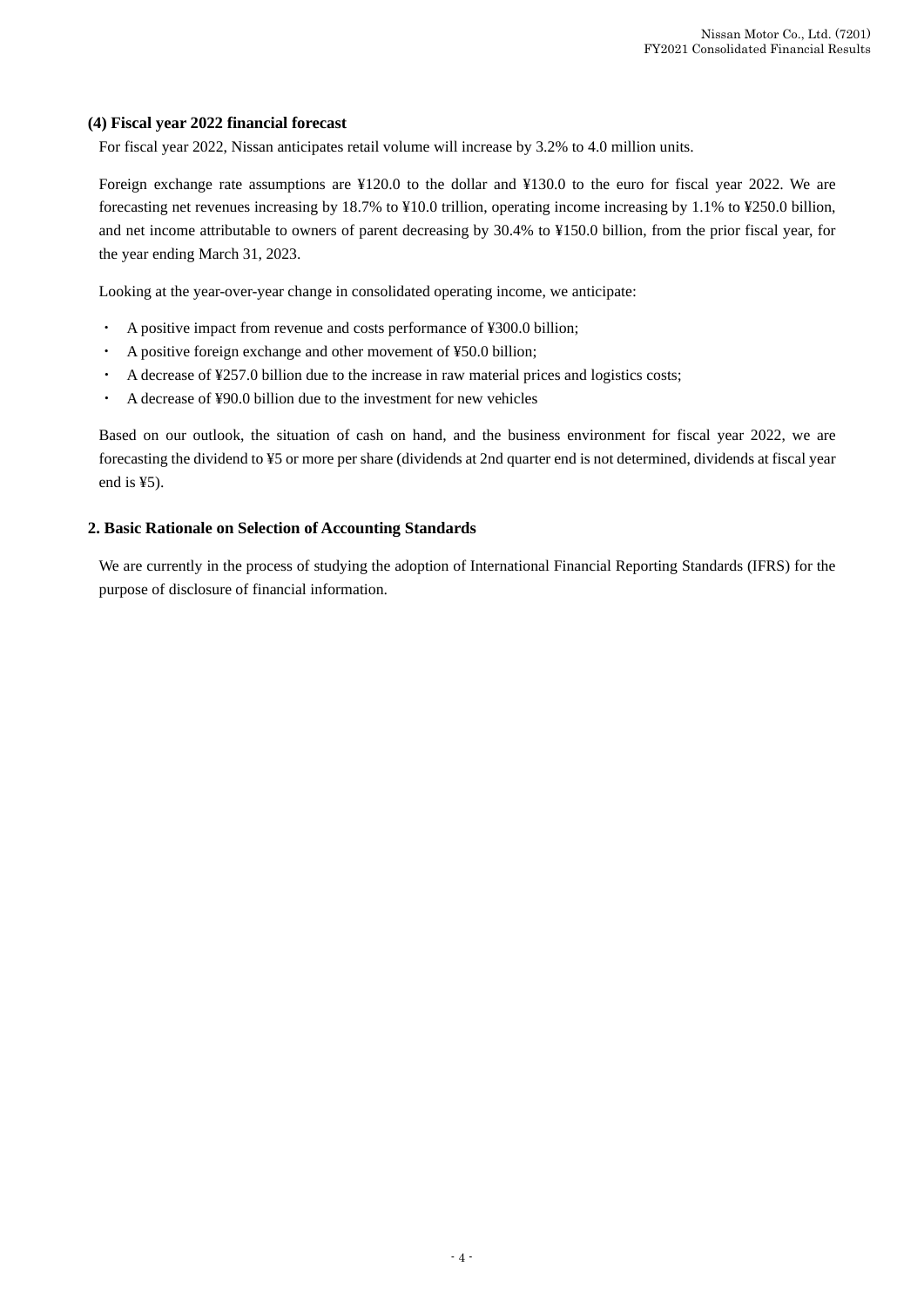## **3. Consolidated Financial Statements**

# **(1) Consolidated balance sheet**

|                                                             |                        | (in millions of yen)   |
|-------------------------------------------------------------|------------------------|------------------------|
|                                                             | FY2020                 | FY2021                 |
|                                                             | (As of March 31, 2021) | (As of March 31, 2022) |
| <b>Assets</b>                                               |                        |                        |
| Current assets                                              |                        |                        |
| Cash on hand and in banks                                   | 1,871,794              | 1,432,047              |
| Trade notes and accounts receivable                         | 518,451                |                        |
| Trade notes and accounts receivable, and<br>contract assets |                        | 402,489                |
| Sales finance receivables                                   | 6,213,797              | 6,274,750              |
| Securities                                                  | 162,232                | 360,645                |
| Merchandise and finished goods                              | 647,583                | 645,620                |
| Work in process                                             | 66,171                 | 83,939                 |
| Raw materials and supplies                                  | 425,817                | 634,922                |
| Other                                                       | 624,347                | 620,368                |
| Allowance for doubtful accounts                             | (180, 533)             | (138, 771)             |
| Total current assets                                        | 10,349,659             | 10,316,009             |
| Fixed assets                                                |                        |                        |
| Property, plant and equipment                               |                        |                        |
| Buildings and structures, net                               | 590,016                | 599,682                |
| Machinery, equipment and vehicles, net                      | 2,704,640              | 2,650,597              |
| Land                                                        | 589,613                | 585,217                |
| Construction in progress                                    | 228,101                | 140,056                |
| Other, net                                                  | 266,184                | 390,401                |
| Total property, plant and equipment                         | 4,378,554              | 4,365,953              |
| Intangible fixed assets                                     | 121,221                | 119,187                |
| Investments and other assets                                |                        |                        |
| Investment securities                                       | 1,129,007              | 1,054,886              |
| Long-term loans receivable                                  | 11,572                 | 7,640                  |
| Net defined benefit assets                                  | 29,840                 | 56,491                 |
| Deferred tax assets                                         | 162,298                | 156,553                |
| Other                                                       | 266,457                | 295,324                |
| Allowance for doubtful accounts                             | (3,764)                | (6,959)                |
| Total investments and other assets                          | 1,595,410              | 1,563,935              |
| Total fixed assets                                          | 6,095,185              | 6,049,075              |
| Deferred assets                                             |                        |                        |
| Bond issuance costs                                         | 7,224                  | 6,397                  |
| Total deferred assets                                       | 7,224                  | 6,397                  |
| Total assets                                                | 16,452,068             | 16,371,481             |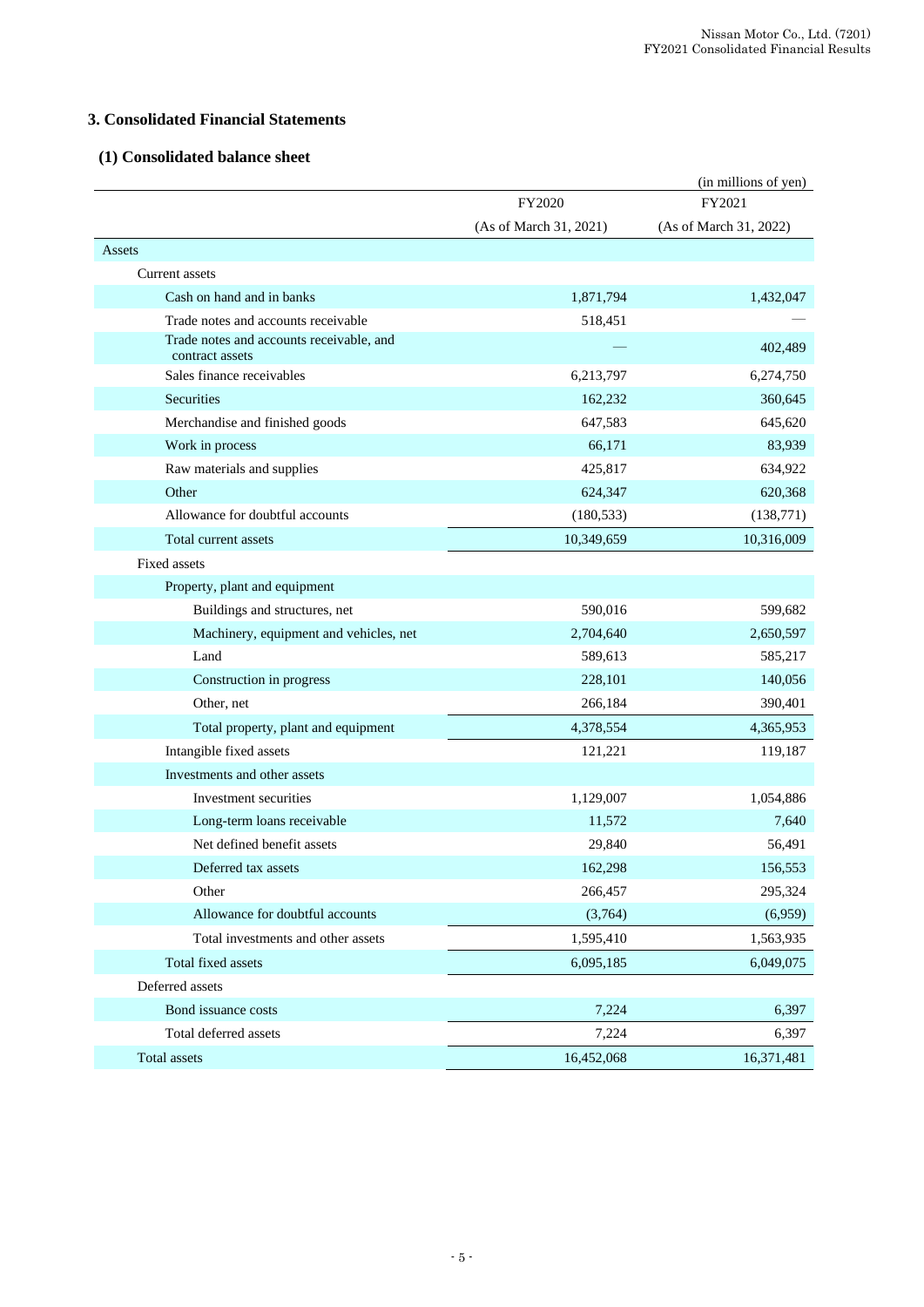|                                                                                                                           |                        | (in millions of yen)   |
|---------------------------------------------------------------------------------------------------------------------------|------------------------|------------------------|
|                                                                                                                           | FY2020                 | FY2021                 |
|                                                                                                                           | (As of March 31, 2021) | (As of March 31, 2022) |
| Liabilities                                                                                                               |                        |                        |
| <b>Current liabilities</b>                                                                                                |                        |                        |
| Trade notes and accounts payable                                                                                          | 1,501,972              | 1,395,642              |
| Short-term borrowings                                                                                                     | 1,016,504              | 1,050,036              |
| Current portion of long-term borrowings                                                                                   | 1,721,797              | 1,251,998              |
| Commercial papers                                                                                                         | 6,749                  | 185,705                |
| Current portion of bonds                                                                                                  | 514,893                | 471,460                |
| Lease obligations                                                                                                         | 43,542                 | 48,395                 |
| Accrued expenses                                                                                                          | 1,034,305              | 841,386                |
| Accrued warranty costs                                                                                                    | 101,624                | 98,367                 |
| Other                                                                                                                     | 784,996                | 800,219                |
| Total current liabilities                                                                                                 | 6,726,382              | 6,143,208              |
| Long-term liabilities                                                                                                     |                        |                        |
| <b>Bonds</b>                                                                                                              | 2,046,620              | 2,263,336              |
| Long-term borrowings                                                                                                      | 2,173,677              | 1,775,221              |
| Lease obligations                                                                                                         | 75,450                 | 86,173                 |
| Deferred tax liabilities                                                                                                  | 264,301                | 321,380                |
| Accrued warranty costs                                                                                                    | 102,303                | 112,804                |
| Net defined benefit liability                                                                                             | 257,521                | 191,073                |
| Other                                                                                                                     | 465,988                | 448,702                |
| Total long-term liabilities                                                                                               | 5,385,860              | 5,198,689              |
| <b>Total liabilities</b>                                                                                                  | 12,112,242             | 11,341,897             |
| Net assets                                                                                                                |                        |                        |
| Shareholders' equity                                                                                                      |                        |                        |
| Common stock                                                                                                              | 605,814                | 605,814                |
| Capital surplus                                                                                                           | 817,071                | 816,472                |
| Retained earnings                                                                                                         | 3,629,938              | 3,843,479              |
| Treasury stock                                                                                                            | (139, 259)             | (138,061)              |
| Total shareholders' equity                                                                                                | 4,913,564              | 5,127,704              |
| Accumulated other comprehensive income                                                                                    |                        |                        |
| Unrealized holding gain and loss on securities                                                                            | 61,902                 | 3,428                  |
| Unrealized gain and loss from hedging<br>instruments                                                                      | (10, 639)              | 17,230                 |
| Adjustment for revaluation of the accounts of the<br>consolidated subsidiaries based on general price<br>level accounting | (36, 498)              | (38, 109)              |
| Translation adjustments                                                                                                   | (906, 200)             | (512,770)              |
| Remeasurements of defined benefit plans                                                                                   | (77, 536)              | (16,882)               |
| Total accumulated other comprehensive income                                                                              | (968, 971)             | (547, 103)             |
| Non-controlling interests                                                                                                 | 395,233                | 448,983                |
| Total net assets                                                                                                          | 4,339,826              | 5,029,584              |
| Total liabilities and net assets                                                                                          | 16,452,068             | 16,371,481             |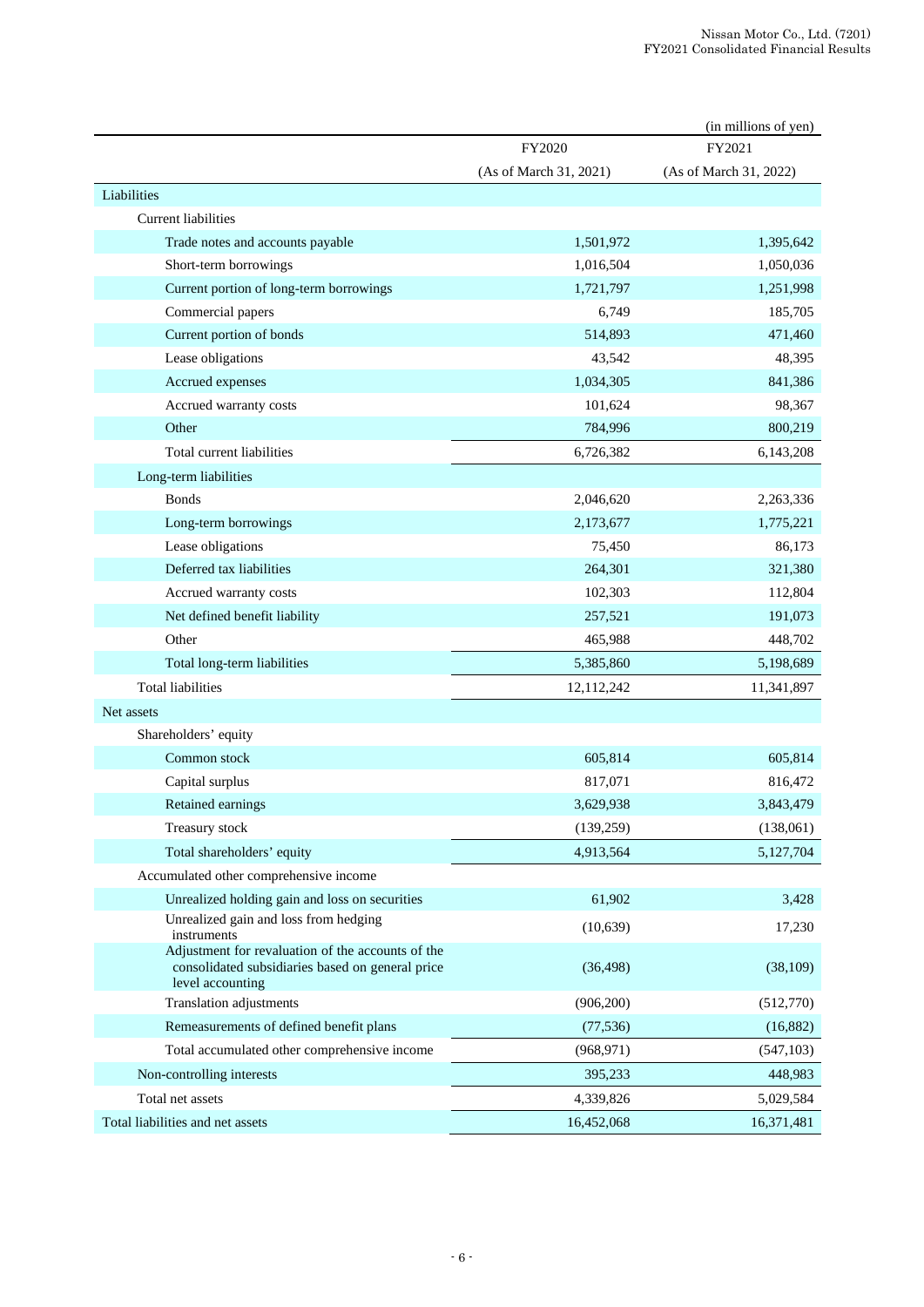# **(2) Consolidated statement of income and consolidated statement of comprehensive income**

Consolidated statement of income

|                                                    | (in millions of yen)                      |                                           |  |  |  |
|----------------------------------------------------|-------------------------------------------|-------------------------------------------|--|--|--|
|                                                    | FY2020                                    | FY2021                                    |  |  |  |
|                                                    | (From April 1, 2020<br>To March 31, 2021) | (From April 1, 2021<br>To March 31, 2022) |  |  |  |
| Net sales                                          | 7,862,572                                 | 8,424,585                                 |  |  |  |
| Cost of sales                                      | 6,811,747                                 | 7,070,531                                 |  |  |  |
| Gross profit                                       | 1,050,825                                 | 1,354,054                                 |  |  |  |
| Selling, general and administrative expenses       |                                           |                                           |  |  |  |
| Advertising expenses                               | 232,534                                   | 247,552                                   |  |  |  |
| Service costs                                      | 113,863                                   | 72,184                                    |  |  |  |
| Provision for warranty costs                       | 94,797                                    | 97,274                                    |  |  |  |
| Other selling expenses                             | 101,764                                   | 68,759                                    |  |  |  |
| Salaries and wages                                 | 365,551                                   | 393,877                                   |  |  |  |
| Retirement benefit expenses                        | 17,773                                    | 7,990                                     |  |  |  |
| Supplies                                           | 1,548                                     | 1,481                                     |  |  |  |
| Depreciation and amortization                      | 54,161                                    | 56,368                                    |  |  |  |
| Provision for doubtful accounts                    | 33,234                                    | (42, 490)                                 |  |  |  |
| Amortization of goodwill                           | 1,058                                     | 1,022                                     |  |  |  |
| Other                                              | 185,193                                   | 202,730                                   |  |  |  |
| Total selling, general and administrative expenses | 1,201,476                                 | 1,106,747                                 |  |  |  |
| Operating income (loss)                            | (150,651)                                 | 247,307                                   |  |  |  |
| Non-operating income                               |                                           |                                           |  |  |  |
| Interest income                                    | 13,109                                    | 16,952                                    |  |  |  |
| Dividends income                                   | 3,097                                     | 3,005                                     |  |  |  |
| Equity in earnings of affiliates                   |                                           | 94,302                                    |  |  |  |
| Derivative gain                                    |                                           | 14,533                                    |  |  |  |
| Exchange gain                                      | 42,428                                    |                                           |  |  |  |
| Miscellaneous income                               | 22,846                                    | 19,260                                    |  |  |  |
| Total non-operating income                         | 81,480                                    | 148,052                                   |  |  |  |
| Non-operating expenses                             |                                           |                                           |  |  |  |
| Interest expense                                   | 36,483                                    | 55,949                                    |  |  |  |
| Equity in losses of affiliates                     | 55,861                                    |                                           |  |  |  |
| Derivative loss                                    | 34,158                                    |                                           |  |  |  |
| <b>Exchange</b> loss                               |                                           | 8,900                                     |  |  |  |
| Miscellaneous expenses                             | 25,557                                    | 24,393                                    |  |  |  |
| Total non-operating expenses                       | 152,059                                   | 89,242                                    |  |  |  |
| Ordinary income (loss)                             | (221, 230)                                | 306,117                                   |  |  |  |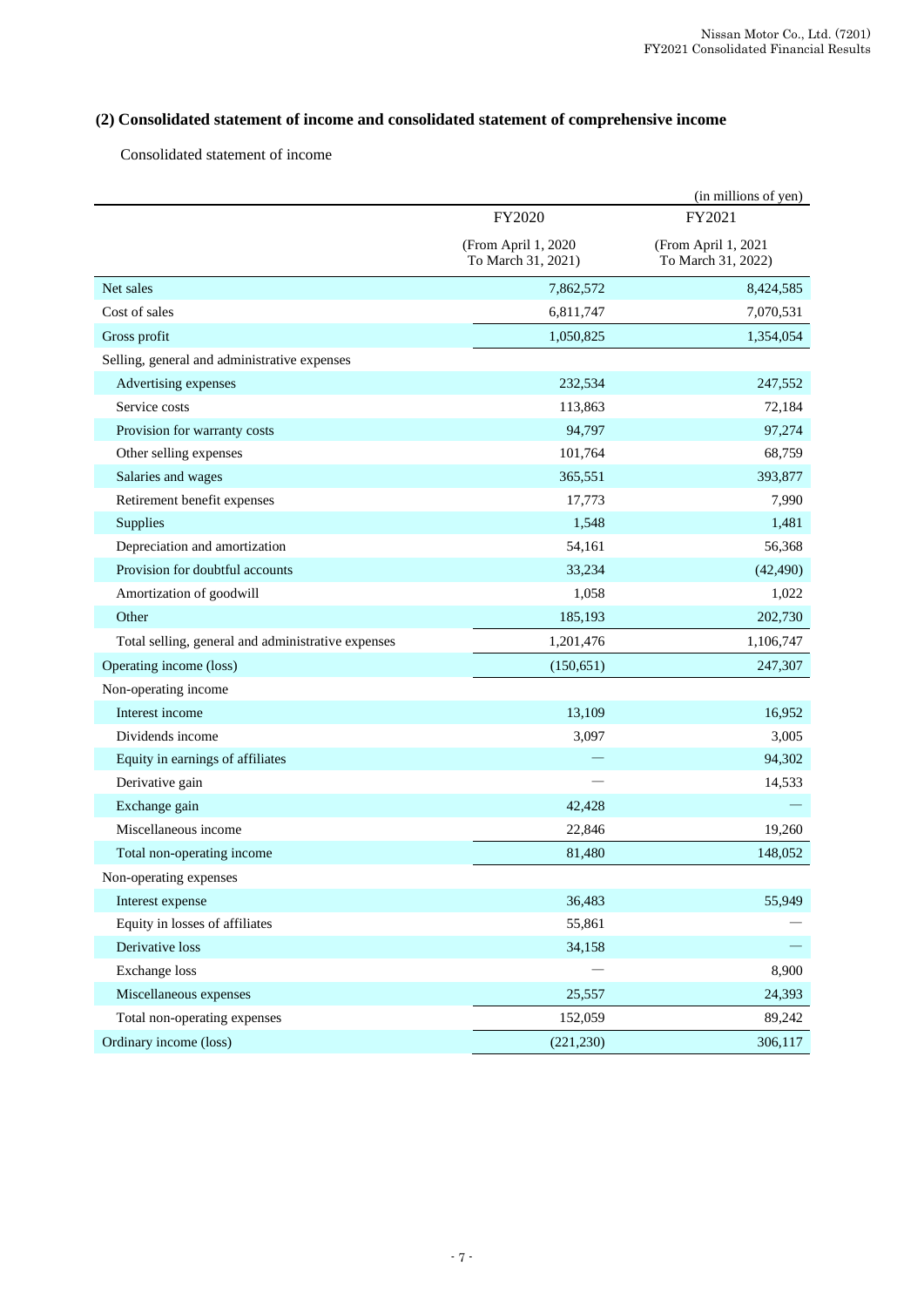|                                                      |                                            | (in millions of yen)                      |
|------------------------------------------------------|--------------------------------------------|-------------------------------------------|
|                                                      | FY2020                                     | FY2021                                    |
|                                                      | (From April 1, 2020)<br>To March 31, 2021) | (From April 1, 2021<br>To March 31, 2022) |
| Special gains                                        |                                            |                                           |
| Gain on sales of fixed assets                        | 19,032                                     | 34,471                                    |
| Gain on sales of investment securities               | 126                                        | 78,104                                    |
| Other                                                | 7,778                                      | 21,428                                    |
| Total special gains                                  | 26,936                                     | 134,003                                   |
| Special losses                                       |                                            |                                           |
| Loss on sales of fixed assets                        | 2,195                                      | 4,004                                     |
| Loss on disposal of fixed assets                     | 13,892                                     | 14,463                                    |
| Impairment loss                                      | 9,109                                      | 16,973                                    |
| Compensation for suppliers and others                | 1,161                                      | 6,530                                     |
| Special addition to retirement benefits              | 57,466                                     | 6,802                                     |
| Other                                                | 61,217                                     | 7,138                                     |
| Total special losses                                 | 145,040                                    | 55,910                                    |
| Income (loss) before income taxes                    | (339, 334)                                 | 384,210                                   |
| Income taxes-current                                 | 76,671                                     | 79,979                                    |
| Income taxes-deferred                                | 15,924                                     | 65,461                                    |
| Total income taxes                                   | 92,595                                     | 145,440                                   |
| Net income (loss)                                    | (431,929)                                  | 238,770                                   |
| Net income attributable to non-controlling interests | 16,768                                     | 23,237                                    |
| Net income (loss) attributable to owners of parent   | (448, 697)                                 | 215,533                                   |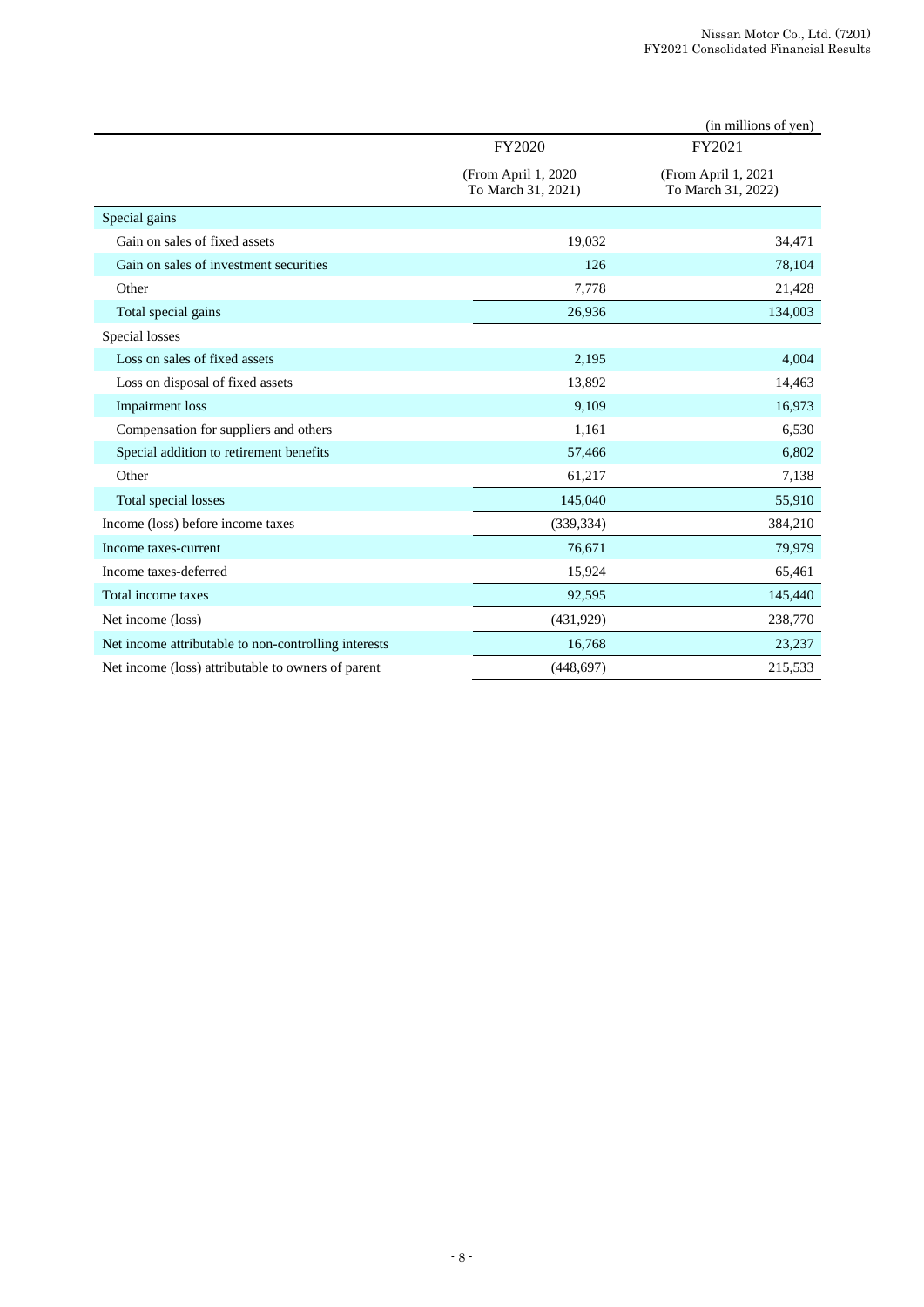# Consolidated statement of comprehensive income

|                                                                                                                           |                                                                                          | (in millions of yen) |
|---------------------------------------------------------------------------------------------------------------------------|------------------------------------------------------------------------------------------|----------------------|
|                                                                                                                           | FY2020                                                                                   | FY2021               |
|                                                                                                                           | (From April 1, 2020)<br>(From April 1, 2021)<br>To March 31, 2021)<br>To March 31, 2022) |                      |
| Net income (loss)                                                                                                         | (431,929)                                                                                | 238,770              |
| Other comprehensive income                                                                                                |                                                                                          |                      |
| Unrealized holding gain and loss on securities                                                                            | 81,335                                                                                   | (59, 947)            |
| Unrealized gain and loss from hedging instruments                                                                         | 9,752                                                                                    | 26,958               |
| Adjustment for revaluation of the accounts of the<br>consolidated subsidiaries based on general price level<br>accounting | (1,309)                                                                                  | (140)                |
| Translation adjustments                                                                                                   | 152,515                                                                                  | 350,835              |
| Remeasurements of defined benefit plans                                                                                   | 149,925                                                                                  | 58,794               |
| The amount related to equity method companies                                                                             | (2,217)                                                                                  | 74,351               |
| Total other comprehensive income                                                                                          | 390,001                                                                                  | 450,851              |
| Comprehensive income                                                                                                      | (41,928)                                                                                 | 689,621              |
| (Breakdown of comprehensive income)                                                                                       |                                                                                          |                      |
| Comprehensive income attributable to owners of<br>parent                                                                  | (72,306)                                                                                 | 637,354              |
| Comprehensive income attributable to non-controlling<br>interests                                                         | 30,378                                                                                   | 52,267               |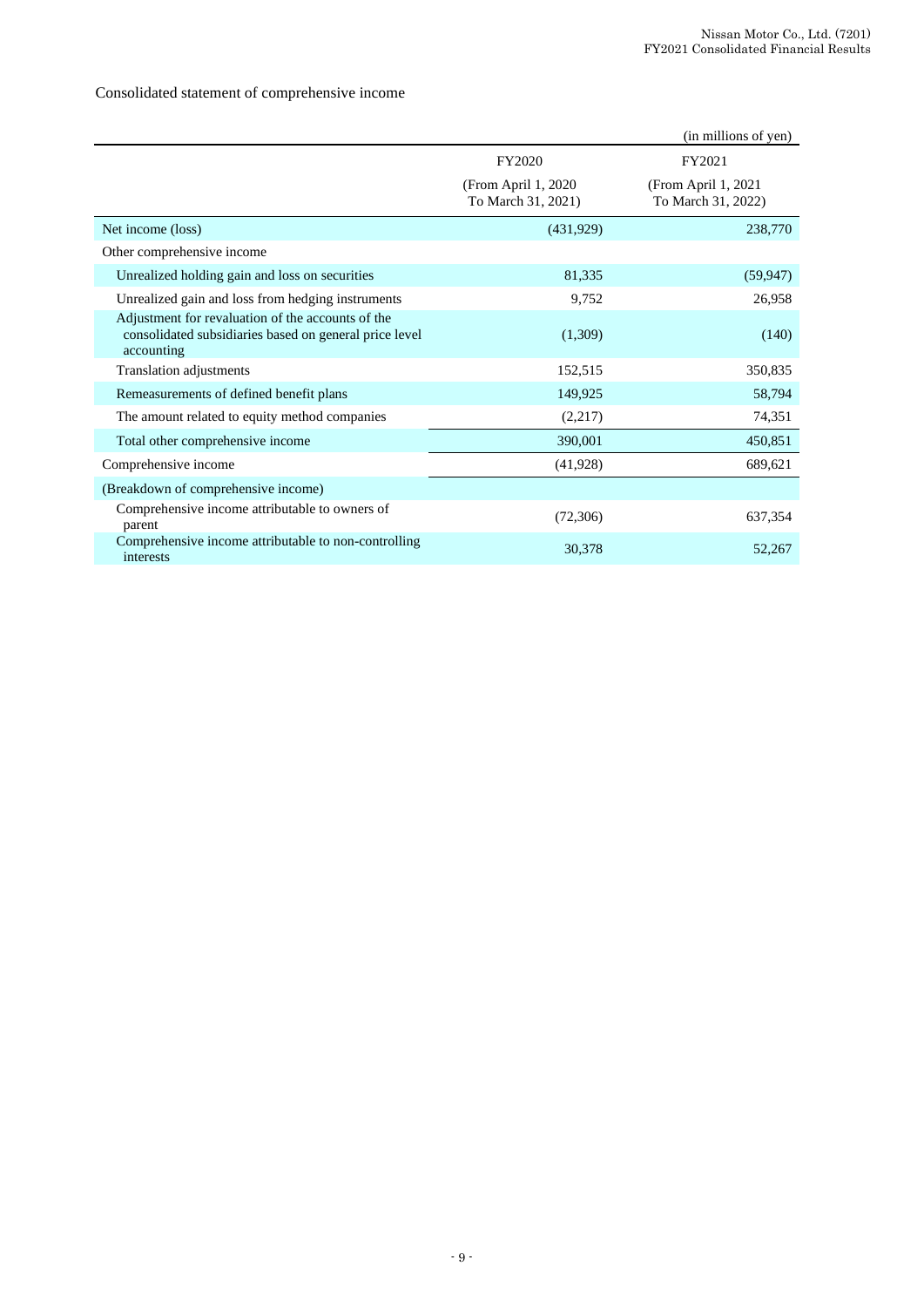# **(3) Consolidated statement of changes in net assets**

FY 2020 (From April 1, 2020 To March 31, 2021)

| (in millions of yen)                                              |              |                      |                      |                |                                  |                                                         |                                                            |  |
|-------------------------------------------------------------------|--------------|----------------------|----------------------|----------------|----------------------------------|---------------------------------------------------------|------------------------------------------------------------|--|
|                                                                   |              | Shareholders' equity |                      |                |                                  |                                                         | Accumulated other<br>comprehensive income                  |  |
|                                                                   | Common stock | Capital surplus      | Retained<br>earnings | Treasury stock | Total<br>shareholders'<br>equity | Unrealized<br>holding gain<br>and loss on<br>securities | Unrealized gain<br>and loss from<br>hedging<br>instruments |  |
| Balance at the beginning of current<br>period                     | 605,814      | 818,056              | 4,125,043            | (139, 262)     | 5,409,651                        | (16, 420)                                               | (20, 352)                                                  |  |
| Cumulative effects of changes in<br>accounting policies           |              |                      | (46, 844)            |                | (46, 844)                        |                                                         |                                                            |  |
| <b>Restated balance</b>                                           | 605,814      | 818,056              | 4,078,199            | (139,262)      | 5,362,807                        | (16, 420)                                               | (20, 352)                                                  |  |
| Changes of items during the period                                |              |                      |                      |                |                                  |                                                         |                                                            |  |
| Net loss attributable to owners of<br>parent                      |              |                      | (448, 697)           |                | (448, 697)                       |                                                         |                                                            |  |
| Purchase of treasury stock                                        |              |                      |                      | (494)          | (494)                            |                                                         |                                                            |  |
| Disposal of treasury stock                                        |              |                      |                      | 497            | 497                              |                                                         |                                                            |  |
| Changes in the scope of<br>consolidation                          |              |                      | 198                  |                | 198                              |                                                         |                                                            |  |
| Changes in the scope of<br>equity method                          |              |                      | 238                  |                | 238                              |                                                         |                                                            |  |
| Changes in interests by purchase<br>of subsidiaries' shares       |              | (964)                |                      |                | (964)                            |                                                         |                                                            |  |
| Changes in affiliated companies'<br>interests in its subsidiaries |              | (21)                 |                      |                | (21)                             |                                                         |                                                            |  |
| Net changes of items other than<br>those in shareholders' equity  |              |                      |                      |                |                                  | 78,322                                                  | 9,713                                                      |  |
| Total changes of items during the<br>period                       |              | (985)                | (448, 261)           | 3              | (449, 243)                       | 78,322                                                  | 9,713                                                      |  |
| Balance at the end of current period                              | 605,814      | 817,071              | 3,629,938            | (139, 259)     | 4,913,564                        | 61,902                                                  | (10, 639)                                                  |  |

|                                                                   | Accumulated other comprehensive income                                                                                                   |                            |                                               |                                                          |                              |                  |
|-------------------------------------------------------------------|------------------------------------------------------------------------------------------------------------------------------------------|----------------------------|-----------------------------------------------|----------------------------------------------------------|------------------------------|------------------|
|                                                                   | Adjustment for<br>revaluation of<br>the accounts of<br>the consolidated<br>subsidiaries<br>based on general<br>price level<br>accounting | Translation<br>adjustments | Remeasurements<br>of defined<br>benefit plans | Total<br>accumulated<br>other<br>comprehensive<br>income | Non-controlling<br>interests | Total net assets |
| Balance at the beginning of current<br>period                     | (35,632)                                                                                                                                 | (1,046,160)                | (226,798)                                     | (1,345,362)                                              | 360,484                      | 4,424,773        |
| Cumulative effects of changes in<br>accounting policies           |                                                                                                                                          |                            |                                               |                                                          |                              | (46, 844)        |
| <b>Restated balance</b>                                           | (35,632)                                                                                                                                 | (1,046,160)                | (226,798)                                     | (1,345,362)                                              | 360,484                      | 4,377,929        |
| Changes of items during the period                                |                                                                                                                                          |                            |                                               |                                                          |                              |                  |
| Net loss attributable to owners of<br>parent                      |                                                                                                                                          |                            |                                               |                                                          |                              | (448, 697)       |
| Purchase of treasury stock                                        |                                                                                                                                          |                            |                                               |                                                          |                              | (494)            |
| Disposal of treasury stock                                        |                                                                                                                                          |                            |                                               |                                                          |                              | 497              |
| Changes in the scope of<br>consolidation                          |                                                                                                                                          |                            |                                               |                                                          |                              | 198              |
| Changes in the scope of<br>equity method                          |                                                                                                                                          |                            |                                               |                                                          |                              | 238              |
| Changes in interests by purchase<br>of subsidiaries' shares       |                                                                                                                                          |                            |                                               |                                                          |                              | (964)            |
| Changes in affiliated companies'<br>interests in its subsidiaries |                                                                                                                                          |                            |                                               |                                                          |                              | (21)             |
| Net changes of items other than<br>those in shareholders' equity  | (866)                                                                                                                                    | 139,960                    | 149,262                                       | 376,391                                                  | 34,749                       | 411,140          |
| Total changes of items during the<br>period                       | (866)                                                                                                                                    | 139,960                    | 149,262                                       | 376,391                                                  | 34,749                       | (38, 103)        |
| Balance at the end of current period                              | (36, 498)                                                                                                                                | (906, 200)                 | (77, 536)                                     | (968, 971)                                               | 395,233                      | 4,339,826        |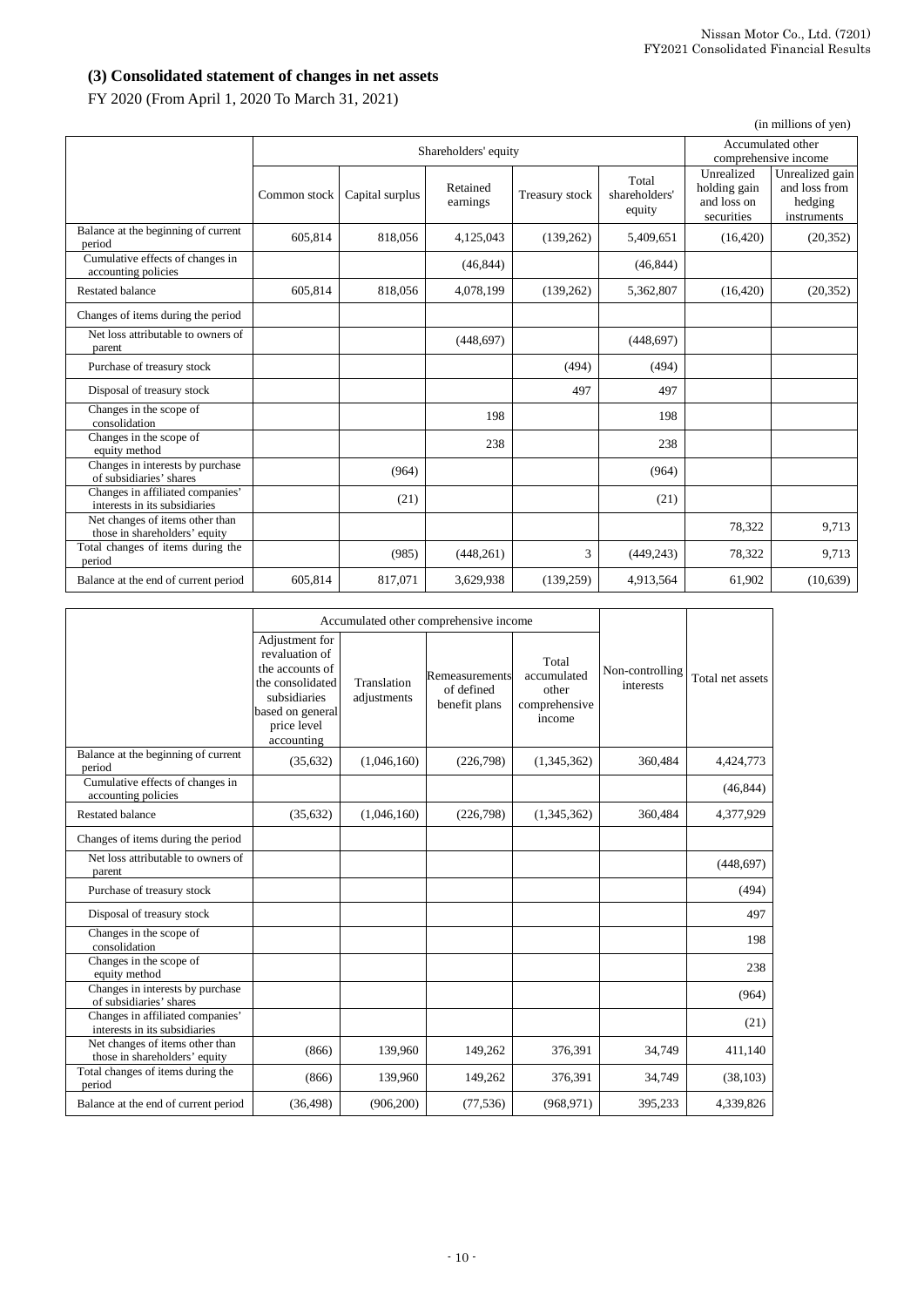| (in millions of yen)                                              |              |                 |                      |                |                                  |                                                         |                                                            |  |  |
|-------------------------------------------------------------------|--------------|-----------------|----------------------|----------------|----------------------------------|---------------------------------------------------------|------------------------------------------------------------|--|--|
|                                                                   |              |                 | Shareholders' equity |                |                                  |                                                         | Accumulated other<br>comprehensive income                  |  |  |
|                                                                   | Common stock | Capital surplus | Retained<br>earnings | Treasury stock | Total<br>shareholders'<br>equity | Unrealized<br>holding gain<br>and loss on<br>securities | Unrealized gain<br>and loss from<br>hedging<br>instruments |  |  |
| Balance at the beginning of current<br>period                     | 605,814      | 817,071         | 3,629,938            | (139, 259)     | 4,913,564                        | 61,902                                                  | (10,639)                                                   |  |  |
| Cumulative effects of changes in<br>accounting policies           |              |                 | (8,828)              |                | (8,828)                          | 47                                                      |                                                            |  |  |
| <b>Restated balance</b>                                           | 605,814      | 817,071         | 3,621,110            | (139, 259)     | 4,904,736                        | 61,949                                                  | (10,639)                                                   |  |  |
| Changes of items during the period                                |              |                 |                      |                |                                  |                                                         |                                                            |  |  |
| Net income attributable to owners<br>of parent                    |              |                 | 215,533              |                | 215,533                          |                                                         |                                                            |  |  |
| Purchase of treasury stock                                        |              |                 |                      | (385)          | (385)                            |                                                         |                                                            |  |  |
| Disposal of treasury stock                                        |              | (185)           | (345)                | 1,583          | 1,053                            |                                                         |                                                            |  |  |
| Changes in the scope of<br>consolidation                          |              |                 | 7,020                |                | 7,020                            |                                                         |                                                            |  |  |
| Changes in the scope of<br>equity method                          |              |                 | 161                  |                | 161                              |                                                         |                                                            |  |  |
| Changes in affiliated companies'<br>interests in its subsidiaries |              | (414)           |                      |                | (414)                            |                                                         |                                                            |  |  |
| Net changes of items other than<br>those in shareholders' equity  |              |                 |                      |                |                                  | (58, 521)                                               | 27,869                                                     |  |  |
| Total changes of items during the<br>period                       |              | (599)           | 222,369              | 1,198          | 222,968                          | (58, 521)                                               | 27,869                                                     |  |  |
| Balance at the end of current period                              | 605,814      | 816,472         | 3,843,479            | (138,061)      | 5,127,704                        | 3,428                                                   | 17,230                                                     |  |  |

|                                                                   | Accumulated other comprehensive income                                                                                                   |                            |                                               |                                                          |                              |                  |
|-------------------------------------------------------------------|------------------------------------------------------------------------------------------------------------------------------------------|----------------------------|-----------------------------------------------|----------------------------------------------------------|------------------------------|------------------|
|                                                                   | Adjustment for<br>revaluation of<br>the accounts of<br>the consolidated<br>subsidiaries<br>based on general<br>price level<br>accounting | Translation<br>adjustments | Remeasurements<br>of defined<br>benefit plans | Total<br>accumulated<br>other<br>comprehensive<br>income | Non-controlling<br>interests | Total net assets |
| Balance at the beginning of current<br>period                     | (36, 498)                                                                                                                                | (906, 200)                 | (77, 536)                                     | (968, 971)                                               | 395,233                      | 4,339,826        |
| Cumulative effects of changes in<br>accounting policies           |                                                                                                                                          |                            |                                               | 47                                                       | (268)                        | (9,049)          |
| <b>Restated balance</b>                                           | (36, 498)                                                                                                                                | (906, 200)                 | (77, 536)                                     | (968, 924)                                               | 394,965                      | 4,330,777        |
| Changes of items during the period                                |                                                                                                                                          |                            |                                               |                                                          |                              |                  |
| Net income attributable to owners<br>of parent                    |                                                                                                                                          |                            |                                               |                                                          |                              | 215,533          |
| Purchase of treasury stock                                        |                                                                                                                                          |                            |                                               |                                                          |                              | (385)            |
| Disposal of treasury stock                                        |                                                                                                                                          |                            |                                               |                                                          |                              | 1,053            |
| Changes in the scope of<br>consolidation                          |                                                                                                                                          |                            |                                               |                                                          |                              | 7,020            |
| Changes in the scope of<br>equity method                          |                                                                                                                                          |                            |                                               |                                                          |                              | 161              |
| Changes in affiliated companies'<br>interests in its subsidiaries |                                                                                                                                          |                            |                                               |                                                          |                              | (414)            |
| Net changes of items other than<br>those in shareholders' equity  | (1,611)                                                                                                                                  | 393,430                    | 60.654                                        | 421,821                                                  | 54,018                       | 475,839          |
| Total changes of items during the<br>period                       | (1,611)                                                                                                                                  | 393,430                    | 60,654                                        | 421,821                                                  | 54,018                       | 698,807          |
| Balance at the end of current period                              | (38, 109)                                                                                                                                | (512,770)                  | (16,882)                                      | (547, 103)                                               | 448,983                      | 5,029,584        |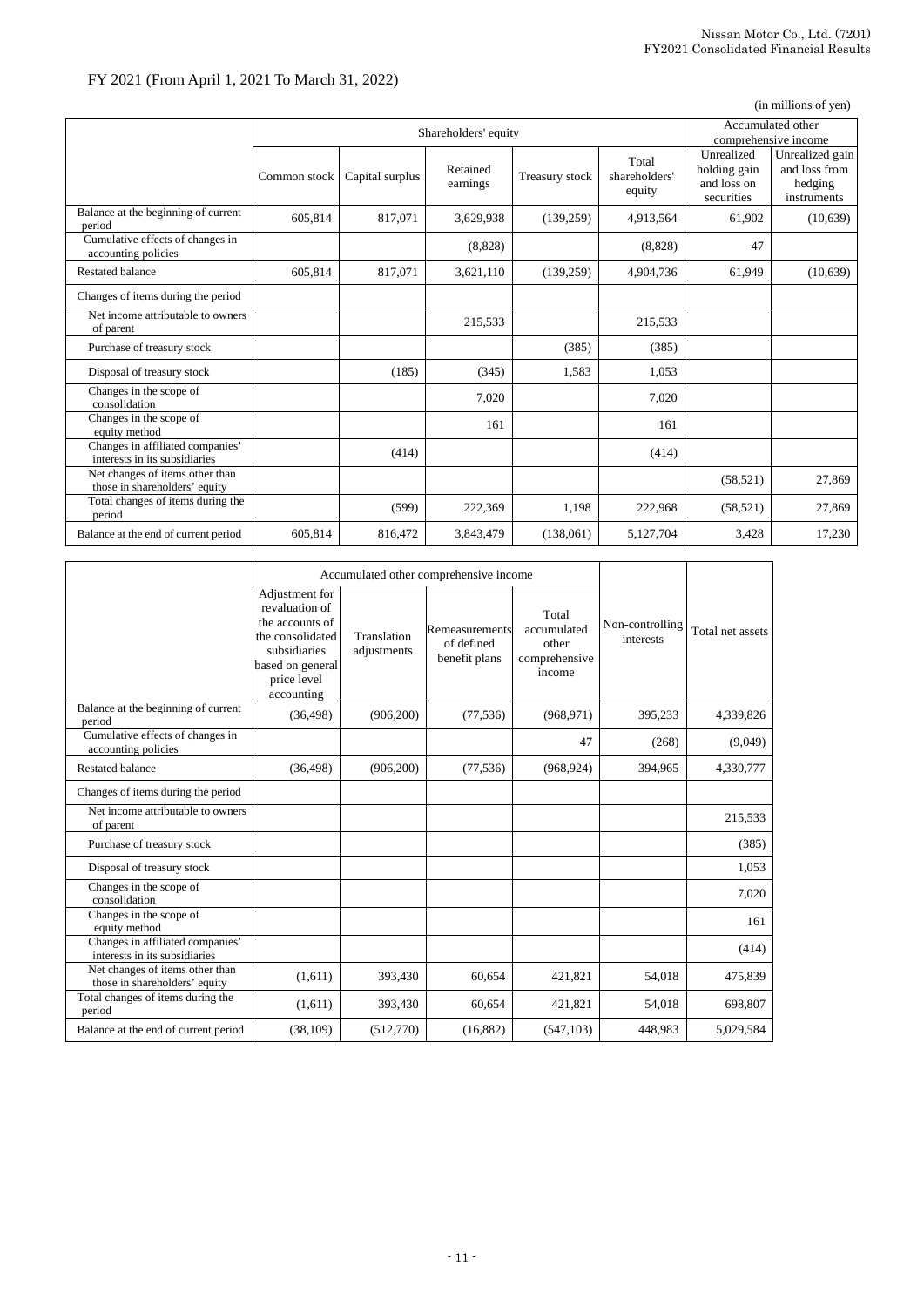# **(4) Consolidated statement of cash flows**

|                                                                                                   |                                           | (in millions of yen)                      |
|---------------------------------------------------------------------------------------------------|-------------------------------------------|-------------------------------------------|
|                                                                                                   | FY2020                                    | FY2021                                    |
|                                                                                                   | (From April 1, 2020<br>To March 31, 2021) | (From April 1, 2021<br>To March 31, 2022) |
| Cash flows from operating activities                                                              |                                           |                                           |
| Income (loss) before income taxes                                                                 | (339, 334)                                | 384,210                                   |
| Depreciation and amortization (for fixed assets excluding leased                                  |                                           |                                           |
| vehicles)                                                                                         | 258,414                                   | 296,911                                   |
| Depreciation and amortization (for long term prepaid expenses)                                    | 53,130                                    | 44,018                                    |
| Depreciation and amortization (for leased vehicles)                                               | 397,162                                   | 348,074                                   |
| Impairment loss                                                                                   | 9,109                                     | 16,973                                    |
| Increase (decrease) in allowance for doubtful receivables                                         | (33, 408)                                 | (51,771)                                  |
| Provision for residual value risk of leased vehicles (net changes)                                | (20,517)                                  | (42, 816)                                 |
| Interest and dividends income                                                                     | (16,206)                                  | (19, 957)                                 |
| Interest expense                                                                                  | 181,392                                   | 174,194                                   |
| Equity in losses (earnings) of affiliates                                                         | 55,861                                    | (94,302)                                  |
| Loss (gain) on sales of fixed assets                                                              | (16, 837)                                 | (30, 467)                                 |
| Loss on disposal of fixed assets                                                                  | 13,892                                    | 14,463                                    |
| Loss (gain) on sales of investment securities                                                     | (126)                                     | (78, 104)                                 |
| Decrease (increase) in trade notes and accounts receivable                                        | (139,212)                                 |                                           |
| Decrease (increase) in trade notes and accounts receivable, and<br>contract assets                |                                           | 140,242                                   |
| Decrease (increase) in sales finance receivables                                                  | 773,543                                   | 476,338                                   |
| Decrease (increase) in inventories                                                                | 282,862                                   | (12, 498)                                 |
| Increase (decrease) in trade notes and accounts payable                                           | 23,257                                    | (414, 416)                                |
| Other                                                                                             | (50, 512)                                 | (136,958)                                 |
| Subtotal                                                                                          | 1,432,470                                 | 1,014,134                                 |
| Interest and dividends received                                                                   | 19,828                                    | 19,943                                    |
| Proceeds from dividends income from affiliates accounted for by<br>equity method                  | 99,300                                    | 82,671                                    |
| Interest paid                                                                                     | (180, 315)                                | (174, 732)                                |
| Income taxes paid                                                                                 | (48, 494)                                 | (94, 829)                                 |
| Net cash provided by (used in) operating activities                                               | 1,322,789                                 | 847,187                                   |
| Cash flows from investing activities                                                              |                                           |                                           |
| Net decrease (increase) in short-term investments                                                 | 269                                       | 2,795                                     |
| Purchase of fixed assets                                                                          | (362, 377)                                | (315,202)                                 |
| Proceeds from sales of fixed assets                                                               | 49,536                                    | 54,639                                    |
| Purchase of leased vehicles                                                                       | (819, 928)                                | (808, 684)                                |
| Proceeds from sales of leased vehicles                                                            | 710,622                                   | 734,703                                   |
| Payments of long-term loans receivable                                                            | (112)                                     | (4,787)                                   |
| Collection of long-term loans receivable                                                          | 796                                       | 1,907                                     |
| Purchase of investment securities                                                                 | (778)                                     | (13,803)                                  |
| Proceeds from sales of investment securities                                                      | 2,951                                     | 169,815                                   |
| Proceeds from sales of subsidiaries' shares resulting in changes<br>in the scope of consolidation | 8,988                                     | 154                                       |
| Net decrease (increase) in restricted cash                                                        | 40,804                                    | 30,091                                    |
| Other                                                                                             | 108                                       | 1,537                                     |
| Net cash provided by (used in) investing activities                                               | (369, 121)                                | (146, 835)                                |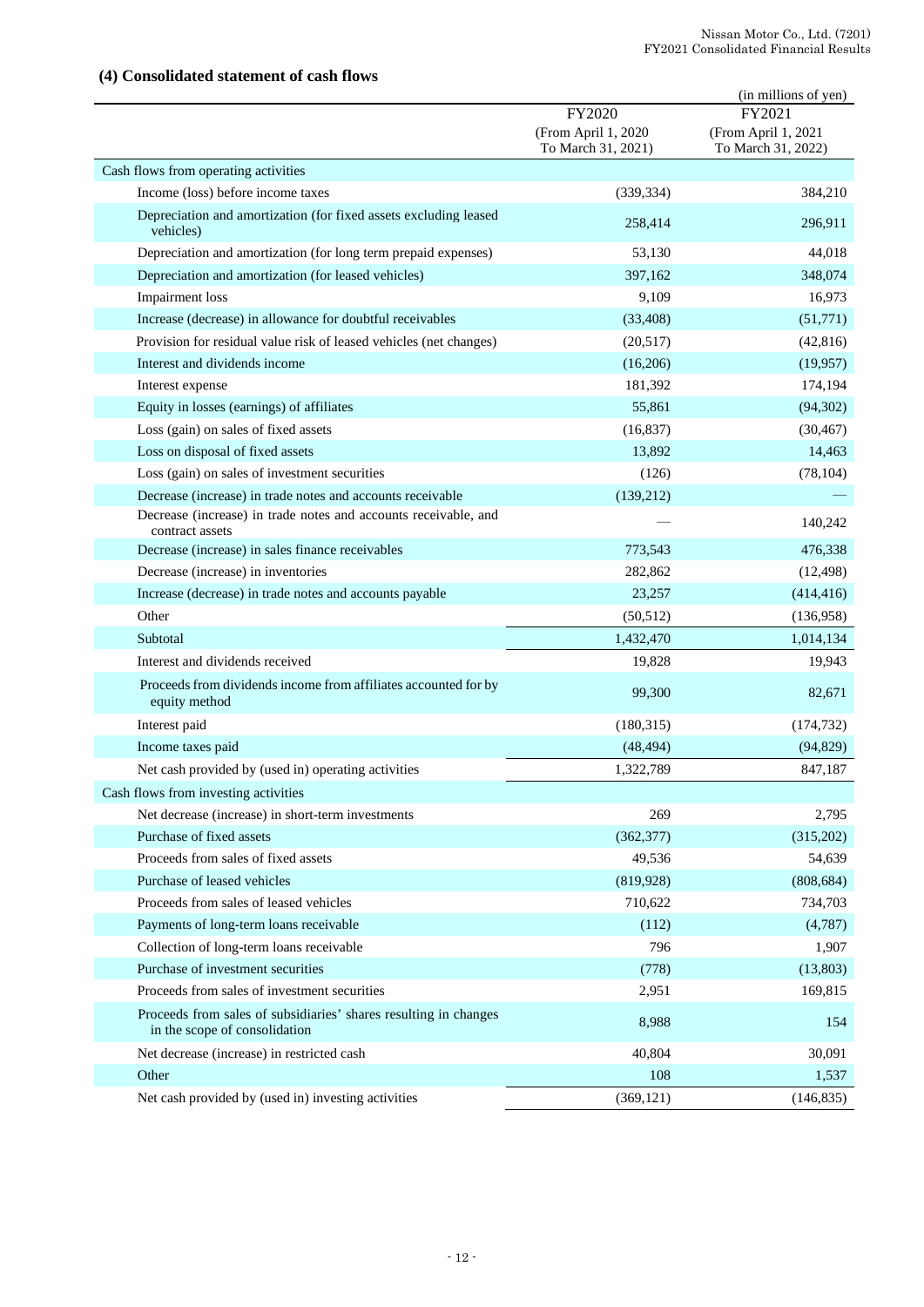|                                                                                                                        |                      | (in millions of yen) |
|------------------------------------------------------------------------------------------------------------------------|----------------------|----------------------|
|                                                                                                                        | FY2020               | FY2021               |
|                                                                                                                        | (From April 1, 2020) | (From April 1, 2021) |
|                                                                                                                        | To March 31, 2021)   | To March 31, 2022)   |
| Cash flows from financing activities                                                                                   |                      |                      |
| Net increase (decrease) in short-term borrowings                                                                       | (1,055,807)          | 120,623              |
| Proceeds from long-term borrowings                                                                                     | 2,071,366            | 1,131,051            |
| Proceeds from issuance of bonds                                                                                        | 1,433,806            | 478,425              |
| Repayments of long-term borrowings                                                                                     | (2,254,174)          | (2,241,109)          |
| Redemption of bonds                                                                                                    | (772, 585)           | (524, 920)           |
| Proceeds from non-controlling shareholders                                                                             | 2,877                | 5,311                |
| Purchase of treasury stock                                                                                             | (0)                  | (2)                  |
| Repayments of lease obligations                                                                                        | (49,191)             | (47, 785)            |
| Cash dividends paid to non-controlling interests                                                                       | (15,020)             | (14,239)             |
| Payments from changes in ownership interests in subsidiaries that<br>do not result in change in scope of consolidation | (964)                |                      |
| Net cash provided by (used in) financing activities                                                                    | (639, 692)           | (1,092,645)          |
| Effects of exchange rate changes on cash and cash equivalents                                                          | 76,934               | 145,033              |
| Increase (decrease) in cash and cash equivalents                                                                       | 390,910              | (247,260)            |
| Cash and cash equivalents at beginning of the period                                                                   | 1,642,981            | 2,034,026            |
| Increase due to inclusion in consolidation                                                                             | 135                  | 5,926                |
| Cash and cash equivalents at end of the period                                                                         | 2,034,026            | 1,792,692            |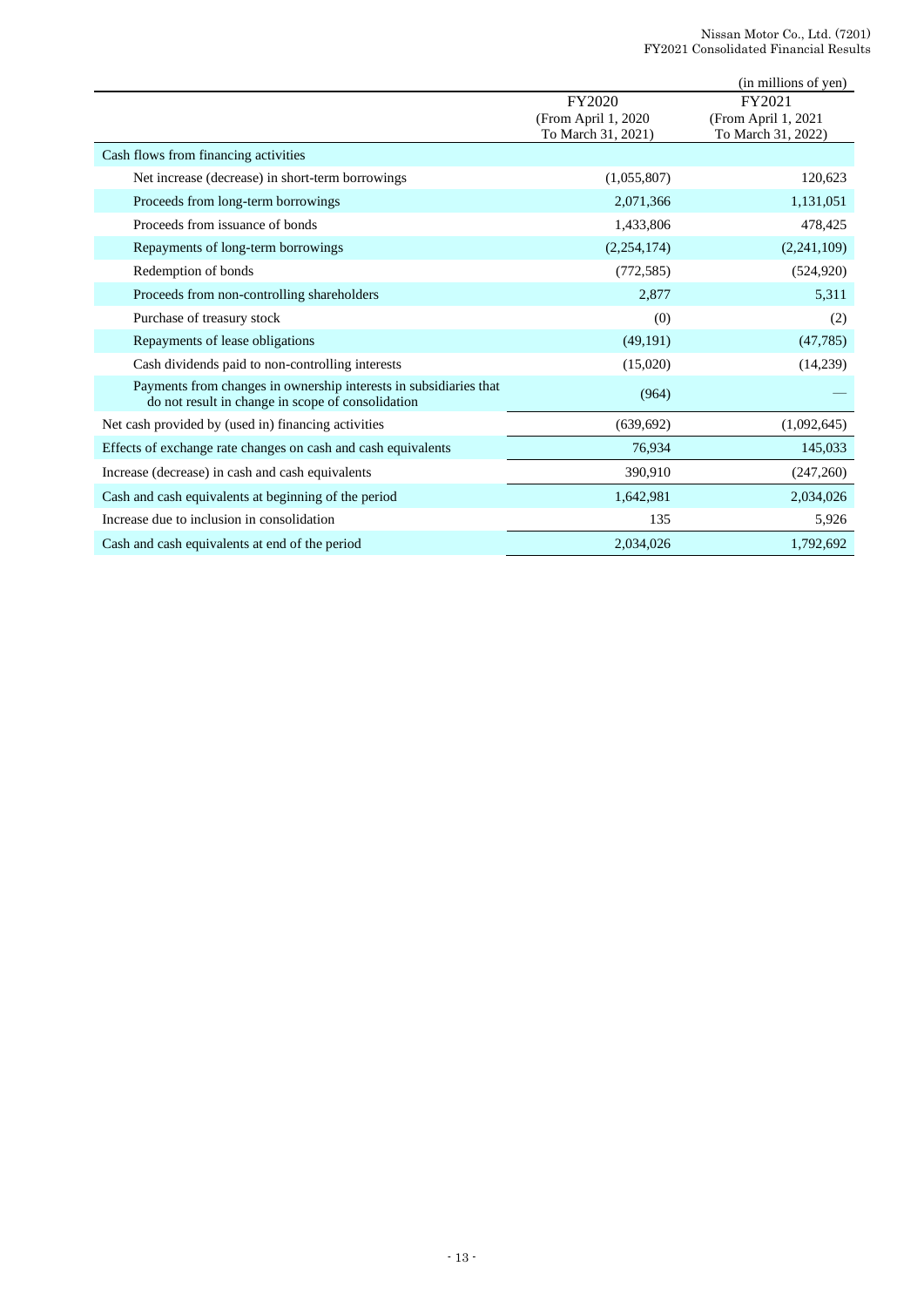### **(5) Notes to consolidated financial statements**

(Notes to events and conditions which indicate there could be substantial doubt about going concern assumption) None

(Basis of consolidated financial statements)

Number of consolidated subsidiaries and companies accounted for by the equity method

(1) Consolidated subsidiaries: 240 companies (Domestic 99, Overseas 141)

(2) Companies accounted for by the equity method

| Unconsolidated subsidiaries: | 1 company (Domestic 0, Overseas 1)      |
|------------------------------|-----------------------------------------|
| Affiliates:                  | 36 companies (Domestic 21, Overseas 15) |

(3) Change in the scope of consolidation and equity method

Number of companies newly included in the scope of consolidation; 37 companies

Number of companies excluded from the scope of consolidation; 7 companies

Number of companies newly accounted for by the equity method; 4 companies

Number of companies ceased to be accounted for by the equity method; 11 companies

The increases in the number of consolidated subsidiaries were mainly due to reexamination of the scope of the consolidated companies and companies to which the equity method is applied to strengthen governance and other decreases were mainly due to liquidation and sale of their shares.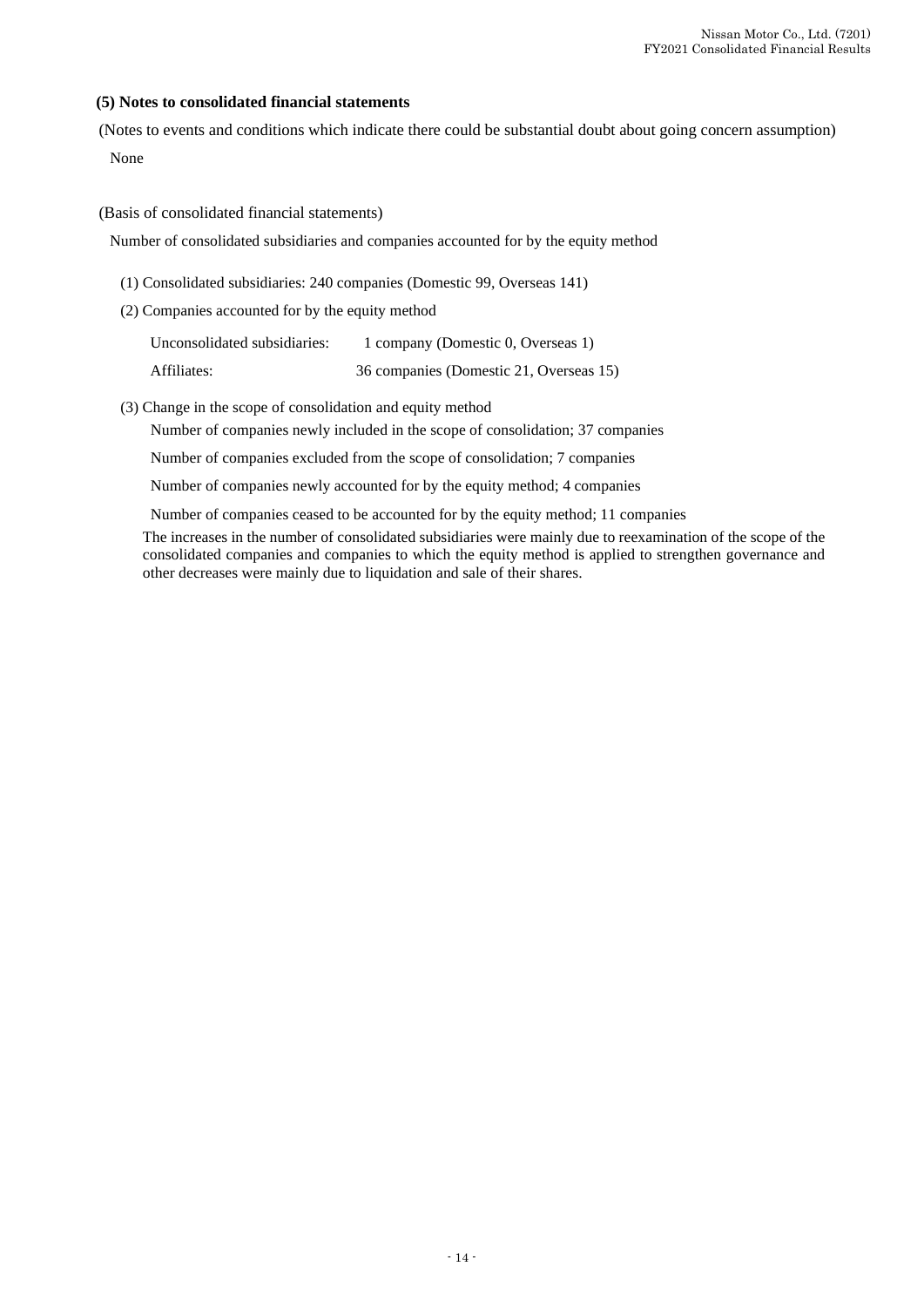#### (Changes in accounting policies)

1) Accounting Standards Board of Japan (ASBJ) Statement No. 29 *"Accounting Standard for Revenue Recognition" "Accounting Standard for Revenue Recognition"* (ASBJ Statement No. 29, March 31, 2020. Hereinafter the "Revenue Recognition Standard") and related guidelines have been adopted from the beginning of the fiscal year ended March 31, 2022. In line with this adoption, revenue is recognized upon the transfer of control of the promised goods or services to customers in an amount that reflects the consideration to which they expect to be entitled in exchange for those goods or services.

The main effects of the adoption of the Revenue Recognition Standard are as follows: the timing of revenue recognition for retail sales of vehicles at domestic sales subsidiaries was changed from the time of registration of a vehicle to the time of delivery to customers, and for transactions in which domestic subsidiaries act as agents, revenue was previously recognized at the total amount of consideration received from the customer, but is now recognized at the net amount received from the customer less the amount paid to the supplier.

In adopting the Revenue Recognition Standard, in accordance with the transitional treatment set forth in the proviso of Article 84 of the Revenue Recognition Standard, the cumulative effect of retrospective application of the standards prior to the beginning of the fiscal year was added to or subtracted from retained earnings at the beginning of the current fiscal year ended March 31, 2022.

As a result, for the fiscal year ended March 31, 2022, net sales and cost of sales decreased by ¥50,254 million and ¥55,527 million, respectively, and income before income taxes increased by ¥4,909 million. In addition, the balance of retained earnings at the beginning of the fiscal year ended March 31, 2022 decreased by ¥8,828 million.

As a result of the adoption of the Revenue Recognition Standard, "Trade notes and accounts receivable" which was presented under "Current assets" in the consolidated balance sheet for the prior fiscal year, is included in "Trade notes and accounts receivable, and contract assets" from the current fiscal year. In accordance with the transitional treatment set forth in Article 89-2 of the Revenue Recognition Standard, consolidated financial statements for past periods have not been reclassified using the new presentation method.

#### 2) Accounting Standards Board of Japan (ASBJ) Statement No. 30 *"Accounting Standard for Fair Value Measurement"*

*"Accounting Standard for Fair Value Measurement"* (ASBJ Statement No. 30, July 4, 2019) and other standards have been adopted from the beginning of the fiscal year ended March 31, 2022, and in accordance with the transitional treatment set forth in Article 19 of *"Accounting Standard for Fair Value Measurement"* and Article 44- 2 of *"Accounting Standard for Financial Instruments"* (ASBJ Statement No. 10, July 4, 2019), the Company will continue to apply new accounting policies prescribed by *"Accounting Standard for Fair Value Measurement"* and other standards into the future. The impacts of this adoption on the consolidated financial statements are immaterial.

### (Additional information)

1) Adoption of tax effect accounting for the transition from the consolidated taxation system to the group tax sharing system

The Company and some of its domestic subsidiaries have been adopted "*Practical Solution on the Treatment of Tax Effect Accounting for the Transition from the Consolidated Taxation System to the Group Tax Sharing System*" (PITF No. 39, March 31, 2020) and deferred tax assets and liabilities are based on tax law provisions in place prior to the revision prescribing transition from the consolidated taxation system to the group tax sharing system (Act No. 8 of 2020).

2) Litigation for damages related to vehicle distribution agreement dispute

On July 4, 2019, Al Dahana filed a lawsuit against the Company, its consolidated subsidiary, Nissan Middle East FZE and its equity-method affiliate, Nissan Gulf FZCO, in the Dubai Court of First Instance in relation to a vehicle distribution agreement dispute. On September 29, 2021, the Dubai Court of First Instance ruled that the Company and Nissan Middle East FZE must pay AED 1,159,777,806.50 plus interest.

Although the Company maintains that it has fully complied with its contractual obligations and has filed an appeal against this court judgment, the Company has recorded the amount of judgment plus interest totaling ¥38,758 million under "Selling, general and administrative expenses" considering the ruling in the second quarter of the fiscal year ended March 31, 2022.

#### 3) The impact of the geopolitical issues surrounding Russia and Ukraine

The Company and its subsidiaries assume that the impact of the geopolitical issues surrounding Russia and Ukraine will continue for a certain period of time. Based on our best estimate, the Company and its subsidiaries recorded the expenses related to Russia and Ukraine businesses of ¥15.2 billion in the fiscal year ended March 31, 2022. In addition, our share of the impact of a non-cash adjustment charge from Renault related to its Russia business announced on March 23, 2022, in the amount of ¥37.4 billion was recorded in Equity in earnings of affiliates.

However, there are many uncertainties over the impact of the geopolitical issues surrounding Russia and Ukraine, which may have a material impact on the Group's financial position and operating results for the fiscal year ended March 31, 2023 and thereafter.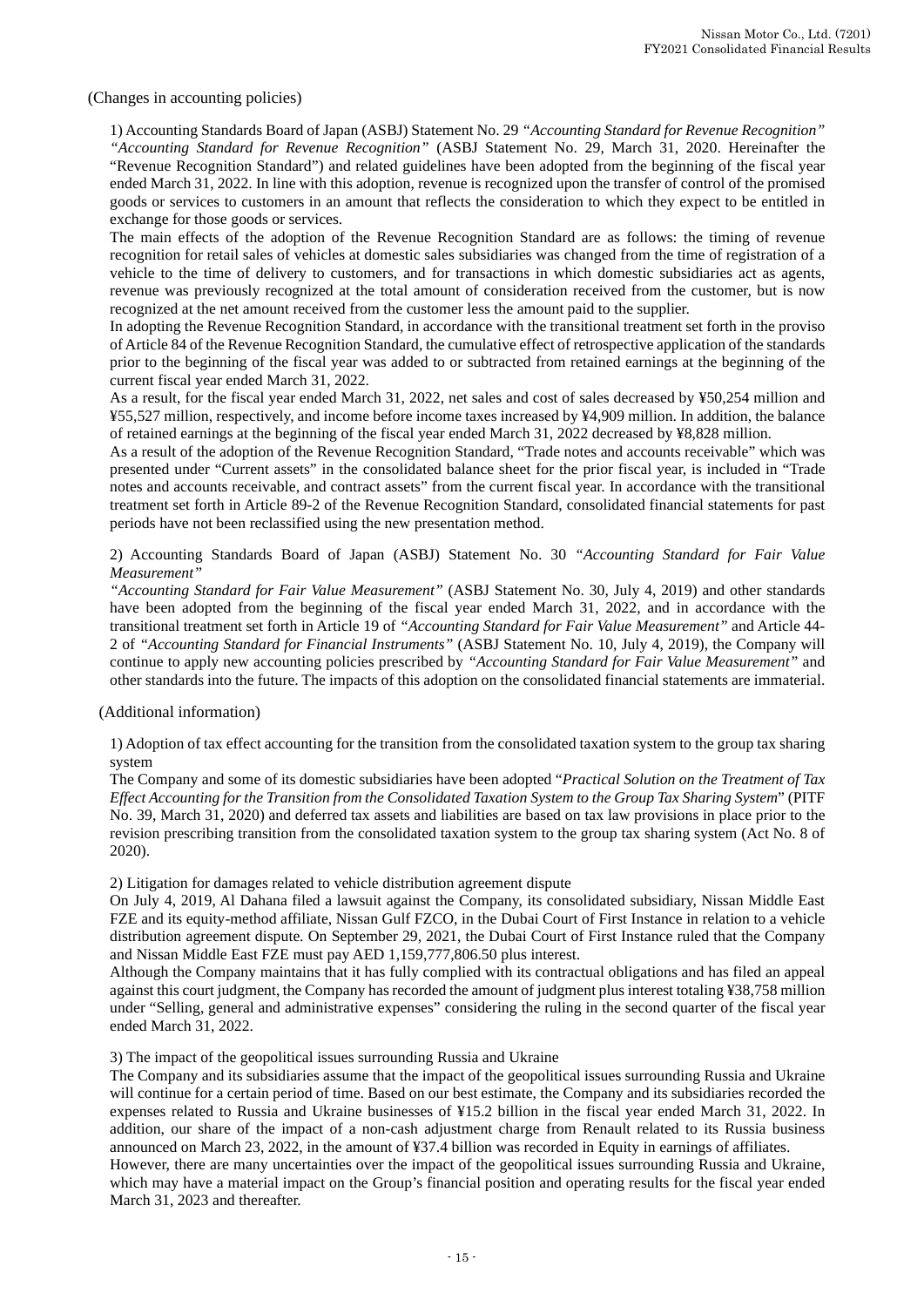(in millions of yen)

(Segments of an enterprise and related information)

## 【Segment information】

1. General information about reportable segments

The reportable segments of the Group are components for which discrete financial information is available and whose operating results are regularly reviewed by the Executive Committee to make decision about resource allocation and to assess their performance.

Businesses of the Group are segmented into Automobile and Sales financing based on the features of products and services. The Automobile business includes manufacturing and sales of vehicles and parts. The Sales financing business provides sales finance services and leasing to support the sales activities of the Automobile business.

2. Calculation method of net sales and profits or losses by reportable segments

In principle, the accounting method for the reportable segments is the same as basis of preparation for the consolidated financial statements.

The segment profits are based on operating income. Inter-segment sales are based on the price in arms-lengths transaction.

#### (in millions of yen) Reportable segments <br> Elimination of inter-segment transactions The year ended Automobile Sales Total inter-segment March 31, 2021 financing Net sales Sales to third parties  $\begin{array}{|l} 6,883,088 \end{array}$   $\begin{array}{|l} 979,484 \end{array}$   $\begin{array}{|l} 7,862,572 \end{array}$   $\begin{array}{|l} -1 \end{array}$   $\begin{array}{|l} 7,862,572 \end{array}$ Inter-segment sales or transfers 105,940  $\left| \frac{105,940}{2} \right|$  146,480  $\left| \frac{146,480}{2} \right|$  (146,480) Total 6,989,028 1,020,024 8,009,052 (146,480) 7,862,572 Segment profits (losses) (437,021) 267,880 (169,141) 18,490 (150,651)

# 3. Net sales and profits or losses by reportable segments

Prior fiscal year (From April 1, 2020 To March 31, 2021)

Current fiscal year (From April 1, 2021 To March 31, 2022)

|                                     | $\ldots$ $\ldots$ $\ldots$ $\ldots$ $\ldots$ |                |           |               |                |
|-------------------------------------|----------------------------------------------|----------------|-----------|---------------|----------------|
|                                     | Elimination of                               | The year ended |           |               |                |
|                                     | Automobile                                   | <b>Sales</b>   | Total     | inter-segment | March 31, 2022 |
|                                     |                                              | financing      |           | transactions  |                |
| Net sales                           |                                              |                |           |               |                |
| Sales to third parties              | 7,420,892                                    | 1,003,693      | 8,424,585 |               | 8,424,585      |
| Inter-segment sales or<br>transfers | 54,756                                       | 28,036         | 82,792    | (82,792)      |                |
| Total                               | 7,475,648                                    | 1,031,729      | 8,507,377 | (82,792)      | 8,424,585      |
| Segment profits (losses)            | (155,059)                                    | 374,824        | 219,765   | 27,542        | 247,307        |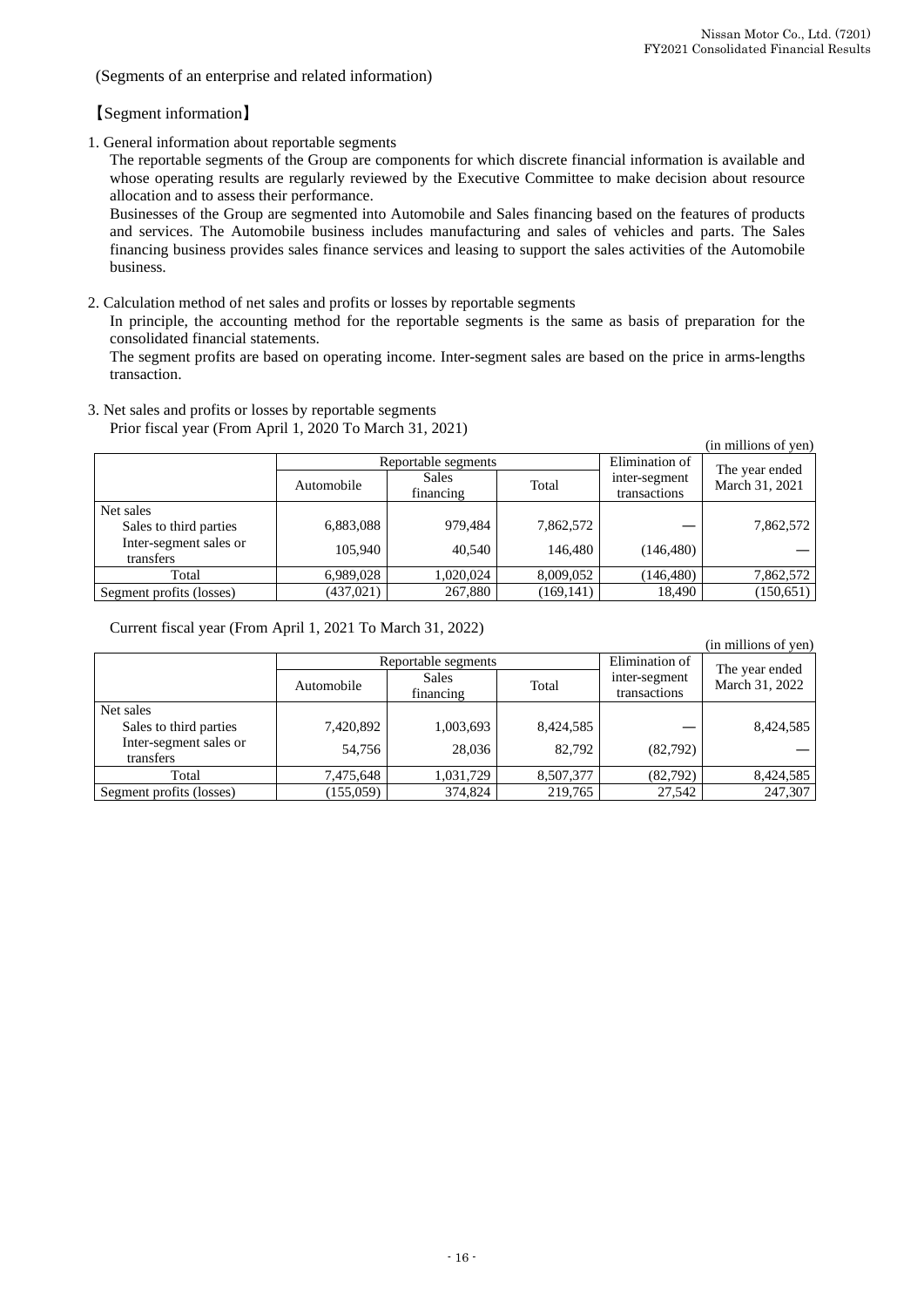### [**Consolidated financial statements by business segments**]

\*Regarding summarized consolidated statement of income and summarized consolidated statement of cash flows for the prior fiscal year, the Sales financing segment consists of NISSAN FINANCIAL SERVICES CO., LTD. (Japan), Nissan Motor Acceptance Corporation (U.S.A.), NR FINANCE MEXICO, S.A. de C.V. (Mexico), Dongfeng Nissan Auto Finance Co., Ltd. (China), other 11 companies and the sales finance operations of Nissan Canada, Inc. (Canada).

\*Regarding summarized consolidated statement of income and summarized consolidated statement of cash flows for the current fiscal year, the Sales financing segment consists of NISSAN FINANCIAL SERVICES CO., LTD. (Japan), Nissan Motor Acceptance Company LLC (U.S.A.), NR FINANCE MEXICO, S.A. de C.V. (Mexico), Dongfeng Nissan Auto Finance Co., Ltd. (China), other 10 companies and the sales finance operations of Nissan Canada, Inc. (Canada).

\*The financial data on the Automobile & Eliminations represent the differences between the consolidated figures and those for the Sales financing segment.

|                                                       |                                                      |                                                      |                                                      |                                                     |                                                      | (in millions of yen)                                |
|-------------------------------------------------------|------------------------------------------------------|------------------------------------------------------|------------------------------------------------------|-----------------------------------------------------|------------------------------------------------------|-----------------------------------------------------|
|                                                       |                                                      | Automobile & Eliminations                            |                                                      | Sales financing                                     | Consolidated total                                   |                                                     |
|                                                       | FY2020<br>(From April 1, 2020)<br>To March 31, 2021) | FY2021<br>(From April 1, 2021)<br>To March 31, 2022) | FY2020<br>(From April 1, 2020)<br>To March 31, 2021) | FY2021<br>(From April 1, 2021<br>To March 31, 2022) | FY2020<br>(From April 1, 2020)<br>To March 31, 2021) | FY2021<br>(From April 1, 2021<br>To March 31, 2022) |
| <b>Net sales</b>                                      | 6,842,548                                            | 7,392,856                                            | 1,020,024                                            | 1,031,729                                           | 7,862,572                                            | 8,424,585                                           |
| Cost of sales                                         | 6,155,814                                            | 6,416,195                                            | 655,933                                              | 654,336                                             | 6,811,747                                            | 7,070,531                                           |
| <b>Gross profit</b>                                   | 686,734                                              | 976,661                                              | 364,091                                              | 377,393                                             | 1,050,825                                            | 1,354,054                                           |
| Operating income as a<br>percentage of net sales      | $(6.1\%)$                                            | $(1.7\%)$                                            | 26.3%                                                | 36.3%                                               | $(1.9\%)$                                            | 2.9%                                                |
| <b>Operating income (loss)</b>                        | (418, 531)                                           | (127,517)                                            | 267,880                                              | 374,824                                             | (150, 651)                                           | 247,307                                             |
| Financial income / expenses, net                      | (20,603)                                             | (35,729)                                             | 326                                                  | (263)                                               | (20, 277)                                            | (35,992)                                            |
| Other non-operating income and<br>expenses, net       | (52, 445)                                            | 85,307                                               | 2,143                                                | 9,495                                               | (50, 302)                                            | 94,802                                              |
| <b>Ordinary income (loss)</b>                         | (491, 579)                                           | (77, 939)                                            | 270,349                                              | 384,056                                             | (221, 230)                                           | 306,117                                             |
| Income (loss) before income<br>taxes                  | (614, 720)                                           | (9,728)                                              | 275,386                                              | 393,938                                             | (339, 334)                                           | 384,210                                             |
| Net income (loss) attributable<br>to owners of parent | (636, 943)                                           | (46,917)                                             | 188,246                                              | 262,450                                             | (448, 697)                                           | 215,533                                             |

#### **1) Summarized consolidated statement of income by business segments**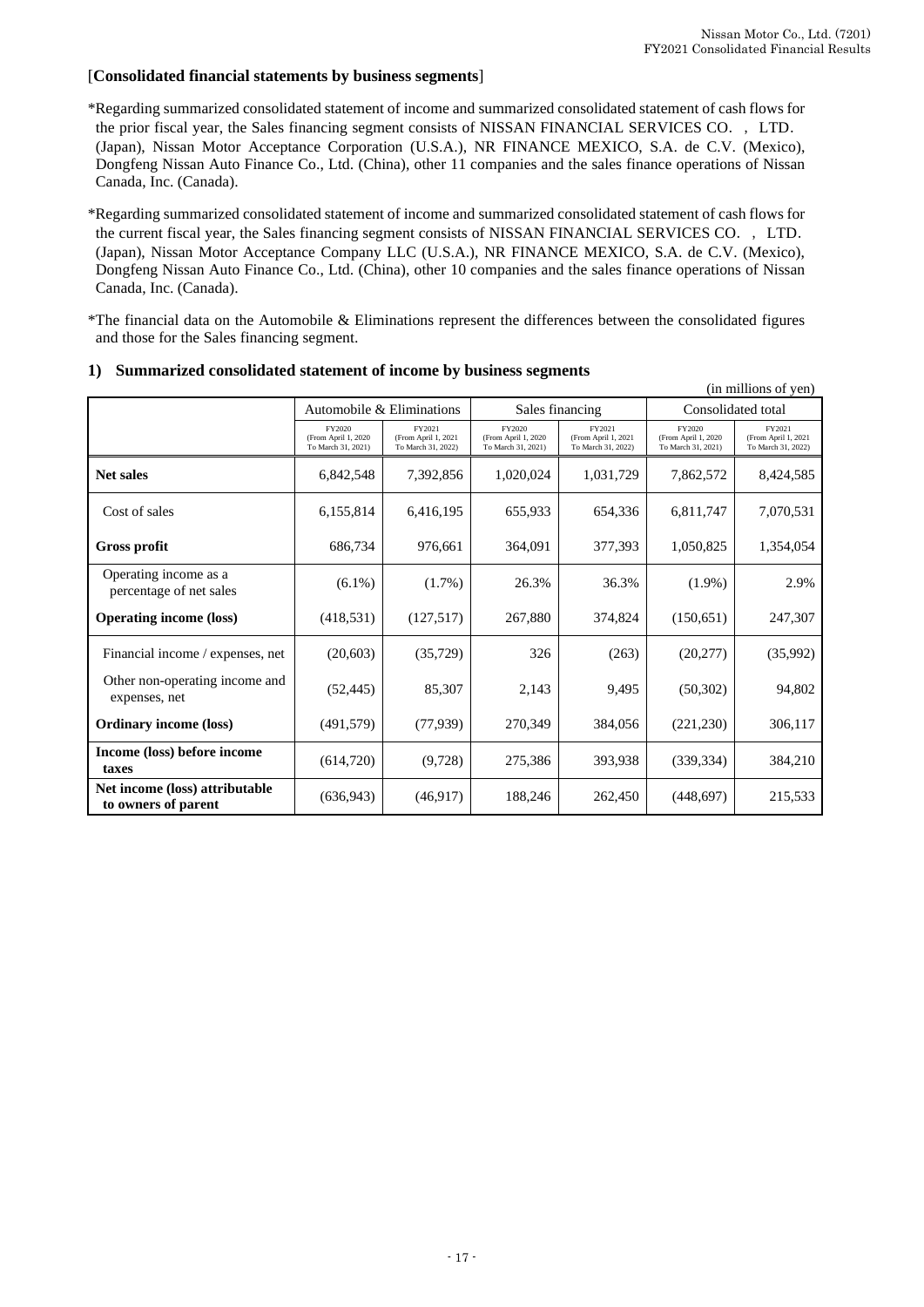# **2) Summarized consolidated statement of cash flows by business segments**

|                                                                  |                                                      |                                                     |                                                     |                                                     |                                                      | (in millions of yen)                                |  |
|------------------------------------------------------------------|------------------------------------------------------|-----------------------------------------------------|-----------------------------------------------------|-----------------------------------------------------|------------------------------------------------------|-----------------------------------------------------|--|
|                                                                  |                                                      | Automobile & Eliminations                           |                                                     | <b>Sales Financing</b>                              |                                                      | Consolidated total                                  |  |
|                                                                  | FY2020<br>(From April 1, 2020)<br>To March 31, 2021) | FY2021<br>(From April 1, 2021<br>To March 31, 2022) | FY2020<br>(From April 1, 2020<br>To March 31, 2021) | FY2021<br>(From April 1, 2021<br>To March 31, 2022) | FY2020<br>(From April 1, 2020)<br>To March 31, 2021) | FY2021<br>(From April 1, 2021<br>To March 31, 2022) |  |
| <b>Cash flows from operating</b><br>activities                   | (76, 490)                                            | (182, 183)                                          | 1,399,279                                           | 1,029,370                                           | 1,322,789                                            | 847,187                                             |  |
| <b>Cash flows from investing</b><br>activities                   | (314, 530)                                           | (112,560)                                           | (54, 591)                                           | (34,275)                                            | (369, 121)                                           | (146, 835)                                          |  |
| (Free Cash flow)                                                 | (391,020)                                            | (294, 743)                                          | 1,344,688                                           | 995,095                                             | 953,668                                              | 700,352                                             |  |
| <b>Cash flows from financing</b><br>activities                   | 733,152                                              | (40,069)                                            | (1,372,844)                                         | (1,052,576)                                         | (639, 692)                                           | (1,092,645)                                         |  |
| Effects of exchange rate changes<br>on cash and cash equivalents | 59,385                                               | 133,742                                             | 17,549                                              | 11,291                                              | 76,934                                               | 145,033                                             |  |
| Increase (decrease) in cash and<br>cash equivalents              | 401,517                                              | (201,070)                                           | (10,607)                                            | (46,190)                                            | 390,910                                              | (247,260)                                           |  |
| Cash and cash equivalents at<br>beginning of the period          | 1,494,550                                            | 1,896,134                                           | 148,431                                             | 137,892                                             | 1,642,981                                            | 2,034,026                                           |  |
| Increase due to inclusion in<br>consolidation                    | 67                                                   | 5,926                                               | 68                                                  |                                                     | 135                                                  | 5,926                                               |  |
| Cash and cash equivalents at<br>end of the period                | 1,896,134                                            | 1,700,990                                           | 137,892                                             | 91,702                                              | 2,034,026                                            | 1,792,692                                           |  |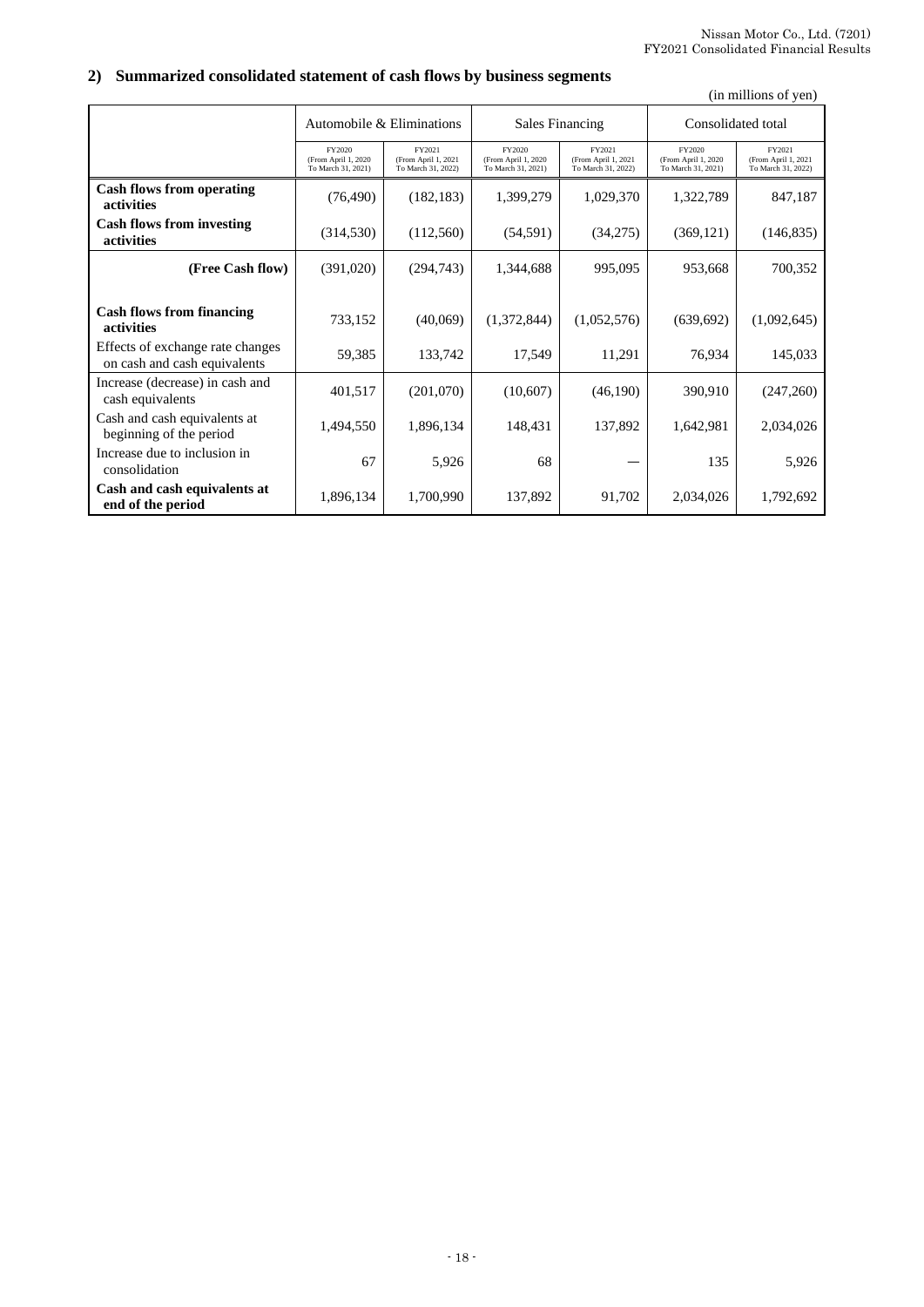### [**Net sales and profits or losses by region**]

#### Prior fiscal year (From April 1, 2020 To March 31, 2021)

| (in millions of yen)                |            |                  |           |           |                                |            |              |              |
|-------------------------------------|------------|------------------|-----------|-----------|--------------------------------|------------|--------------|--------------|
|                                     | Japan      | North<br>America | Europe    | Asia      | Other<br>overseas<br>countries | Total      | Eliminations | Consolidated |
| Net sales                           |            |                  |           |           |                                |            |              |              |
| $(1)$ Sales to third<br>parties     | 1,881,589  | 3,685,479        | 921,479   | 763,852   | 610,173                        | 7,862,572  |              | 7,862,572    |
| (2) Inter-segment<br>sales          | 1,326,418  | 289,719          | 173,663   | 392.747   | 13.747                         | 2.196.294  | (2,196,294)  |              |
| Total                               | 3,208,007  | 3,975,198        | 1,095,142 | 1,156,599 | 623,920                        | 10,058,866 | (2,196,294)  | 7,862,572    |
| Operating income<br>$(\text{loss})$ | (203, 131) | 46,338           | (30,683)  | 23,180    | 1,533                          | (162,763)  | 12,112       | (150, 651)   |

Notes: 1. Regions represent the location of the Company and its group companies.

2. Areas are segmented based on their geographical proximity and their mutual operational relationship.

3. Major countries and areas which belong to segments other than Japan are as follows:

- (1) North America : The United States of America, Canada, and Mexico
- (2) Europe : France, The United Kingdom, Spain, Russia, and other European countries
- 
- (3) Asia : China, Thailand, India, and other Asian countries
- (4) Other overseas countries : Oceania, Middle East, South Africa, and Central & South America excluding
	- Mexico

#### Current fiscal year (From April 1, 2021 To March 31, 2022)

|                                     |           |                  |           |           |                                |            |              | (in millions of yen) |
|-------------------------------------|-----------|------------------|-----------|-----------|--------------------------------|------------|--------------|----------------------|
|                                     | Japan     | North<br>America | Europe    | Asia      | Other<br>overseas<br>countries | Total      | Eliminations | Consolidated         |
| Net sales                           |           |                  |           |           |                                |            |              |                      |
| $(1)$ Sales to third<br>parties     | 1,785,246 | 4,021,733        | 955,548   | 808,271   | 853,787                        | 8,424,585  |              | 8,424,585            |
| (2) Inter-segment<br>sales          | 1,336,810 | 323,466          | 151,723   | 471,598   | 12,763                         | 2,296,360  | (2,296,360)  |                      |
| Total                               | 3,122,056 | 4,345,199        | 1,107,271 | 1,279,869 | 866,550                        | 10,720,945 | (2,296,360)  | 8,424,585            |
| Operating income<br>$(\text{loss})$ | (229,766) | 330,695          | (28, 395) | 94,424    | 55,681                         | 222,639    | 24,668       | 247,307              |

Notes: 1. Regions represent the location of the Company and its group companies.

2. Areas are segmented based on their geographical proximity and their mutual operational relationship.

3. Major countries and areas which belong to segments other than Japan are as follows:

(1) North America : The United States of America, Canada, and Mexico

- (2) Europe : France, The United Kingdom, Spain, Russia, and other European countries
- 
- (3) Asia : China, Thailand, India, and other Asian countries
- (4) Other overseas countries : Oceania, Middle East, South Africa, and Central & South America excluding Mexico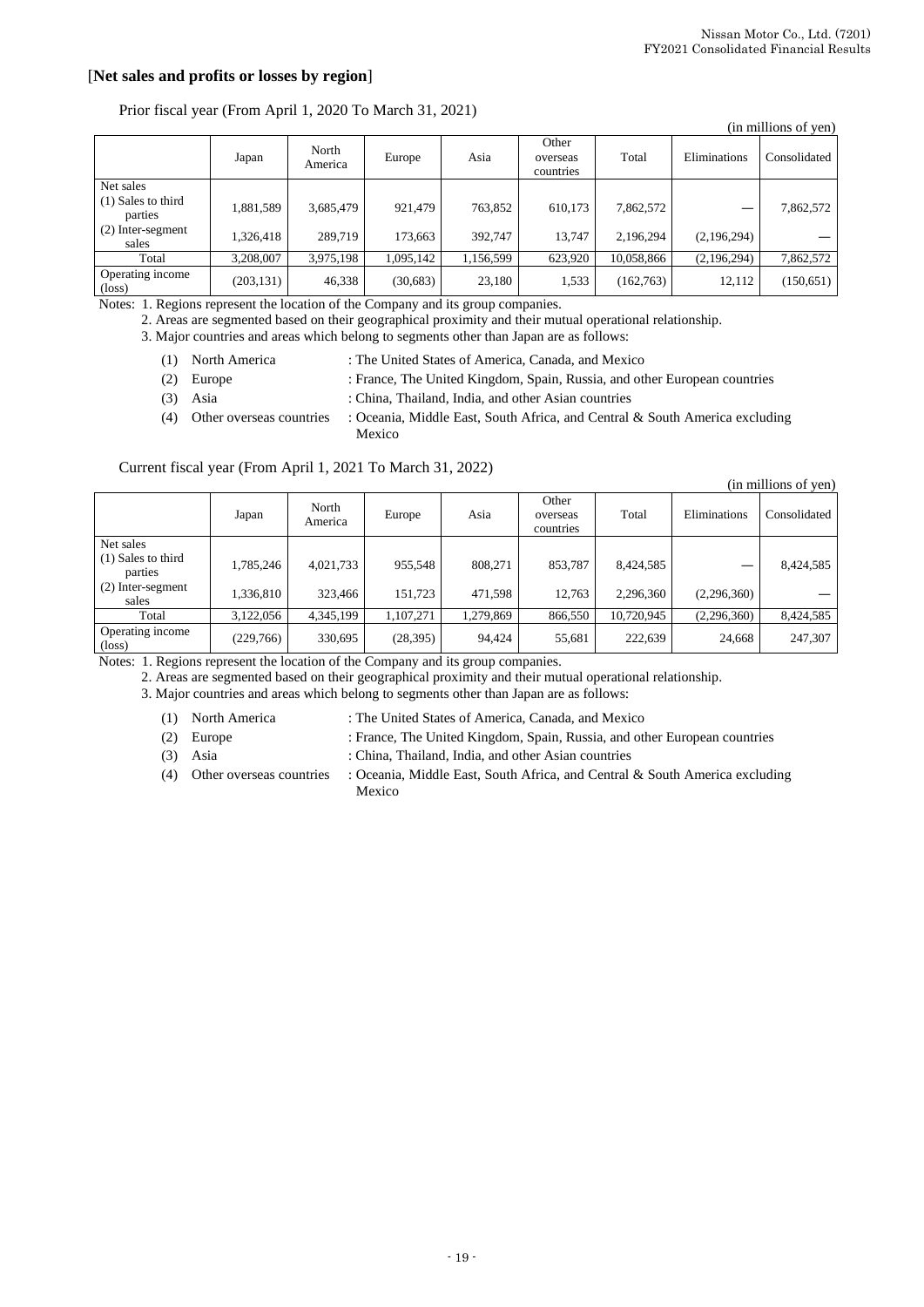# 【**Related information**】

### [Information about net sales by geographical areas]

#### Prior fiscal year (From April 1, 2020 To March 31, 2021)

|           |           |               |           |         |                   | (in millions of yen) |
|-----------|-----------|---------------|-----------|---------|-------------------|----------------------|
| Japan     |           | North America | Europe    | Asia    | Other<br>overseas | Total                |
|           |           | U.S.A.        |           |         | countries         |                      |
| 1,571,624 | 3,608,509 | 2,969,154     | 1,029,274 | 951,736 | 701,429           | 7,862,572            |

Notes: 1. Regions represent customers' location.

2. Areas are segmented based on their geographical proximity and their mutual operational relationship.

3. Major countries and areas which belong to segments other than Japan are as follows:

| (1) North America | : The United States of America, Canada, and Mexico                        |
|-------------------|---------------------------------------------------------------------------|
| $(2)$ Europe      | : France, The United Kingdom, Spain, Russia, and other European countries |

- (3) Asia : China, Thailand, India, and other Asian countries
- (4) Other overseas countries : Oceania, Middle East, South Africa, and Central & South America excluding Mexico, etc.

#### Current fiscal year (From April 1, 2021 To March 31, 2022)

(in millions of yen)

| Japan     |           | North America<br>U.S.A. | Europe   | Asia    | Other<br>overseas<br>countries | Total     |
|-----------|-----------|-------------------------|----------|---------|--------------------------------|-----------|
| 1,528,568 | 3,897,556 | 3,129,321               | .058,842 | 962,498 | 977,121                        | 8,424,585 |

Notes: 1. Regions represent customers' location.

2. Areas are segmented based on their geographical proximity and their mutual operational relationship.

3. Major countries and areas which belong to segments other than Japan are as follows:

- (1) North America : The United States of America, Canada, and Mexico
- (2) Europe : France, The United Kingdom, Spain, Russia, and other European countries
- (3) Asia : China, Thailand, India, and other Asian countries
- (4) Other overseas countries : Oceania, Middle East, South Africa, and Central & South America excluding Mexico, etc.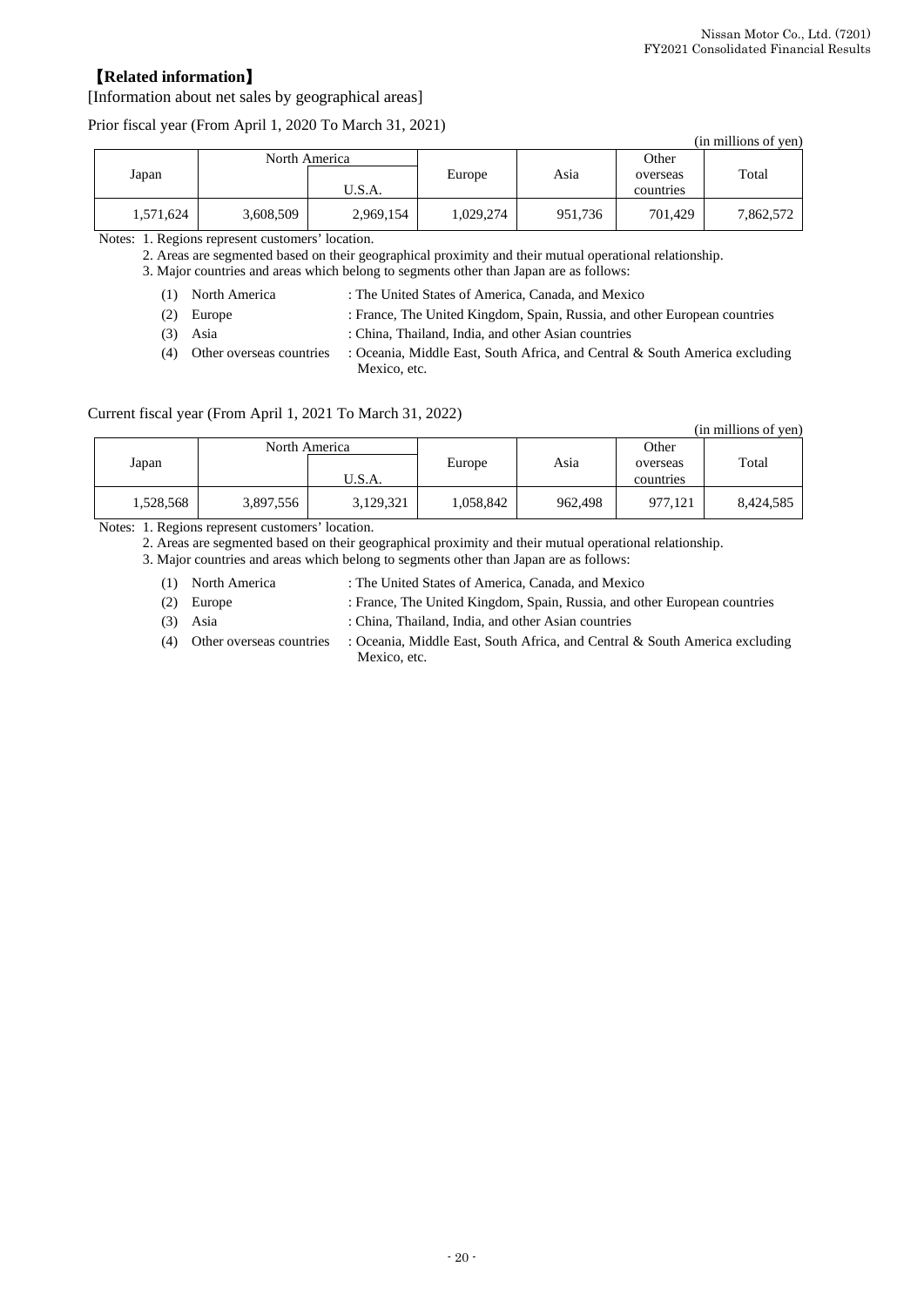# (Amounts per share)

| $1 \text{ m}$ cand $\rho$ of $\theta$ share $\rho$ |                                            | (Yen)                                      |
|----------------------------------------------------|--------------------------------------------|--------------------------------------------|
|                                                    | FY2020                                     | FY2021                                     |
|                                                    | (From April 1, 2020)<br>To March 31, 2021) | (From April 1, 2021)<br>To March 31, 2022) |
| Net assets per share                               | 1,007.80                                   | 1,170.17                                   |
| Basic earnings (loss) per share                    | (114.67)                                   | 55.07                                      |
| Diluted earnings per share                         |                                            | 55.07                                      |

Notes: The basis for calculation of the basic earnings (loss) per share and the diluted earnings per share is as follows.

|                                                                                                  | FY2020                                     | FY2021                                     |
|--------------------------------------------------------------------------------------------------|--------------------------------------------|--------------------------------------------|
|                                                                                                  | (From April 1, 2020)<br>To March 31, 2021) | (From April 1, 2021)<br>To March 31, 2022) |
| Basic earnings (loss) per share:                                                                 |                                            |                                            |
| Net income (loss) attributable to owners of parent<br>(Millions of yen)                          | (448,697)                                  | 215,533                                    |
| Net income (loss) attributable to owners of parent<br>relating to common stock (Millions of yen) | (448,697)                                  | 215.533                                    |
| Average number of shares of common stock during<br>the fiscal year (Thousands of shares)         | 3,912,895                                  | 3,914,068                                  |
| Diluted earnings per share:                                                                      |                                            |                                            |
| Increase in shares of common stock (Thousands of<br>shares)                                      |                                            |                                            |
| (Exercise of share subscription rights (Thousands)<br>of shares)                                 |                                            |                                            |

# (Significant subsequent events)

Not applicable.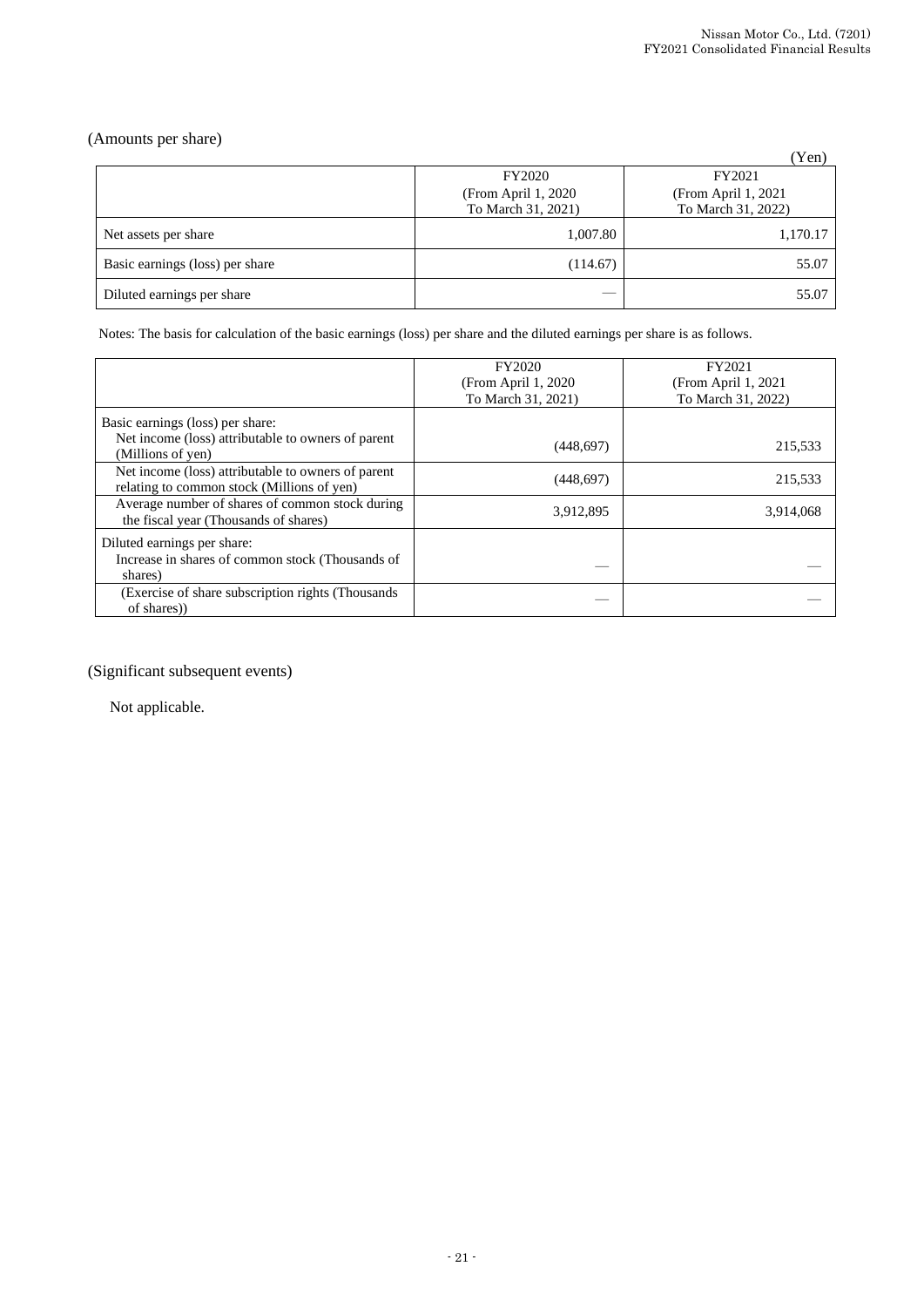#### **4. Other Information**

The former Representative Directors of the Company were indicted on suspicion of violating the Financial Instruments and Exchange Act (FIEA) (charged with submitting false Securities Reports) and a former Representative Director and Chairman was additionally indicted on suspicion of violating the Companies Act (charged with aggravated breach of trust). In conjunction with these indictments, the Company itself was indicted on suspicion of violating the FIEA. The Company took this situation very seriously and formed a Special Committee for Improving Governance (SCIG) consisting of several independent third parties and independent Outside Directors of the Company. On March 27, 2019, Nissan's board of directors received a report from the SCIG that summarizes the committee's proposals for governance improvements and recommends a framework for the best governance as a foundation for Nissan business operations in the future. The Company has made the transition to a three statutory committee format. On March 3, 2022, the Company received from the Tokyo District Court a guilty judgment regarding the violation of the FIEA (submission of annual securities reports containing false statements) and was ordered a penalty of 200 million yen (prosecutors' request: 200 million yen). The Company treats the judgment with utmost seriousness, and after careful consideration of the principal penalty and the findings in the judgment, the Company has decided not to appeal. Since the Company and the prosecutors did not appeal against the guilty judgment on the Company within the period determined by the Criminal Procedure Act, the judgement has been finalized.

On September 9, 2019, the board of directors of the Company received a report from the Audit Committee on the internal investigation into misconduct led by the Company's former chairman and others. As stated in the timely disclosure released on September 9, 2019 "Nissan board receives report on misconduct led by former chairman and others", the report confirmed specific instances of misconduct. Among these instances, Ghosn's personal use of the company's assets and improper payments of financial "incentives" to Nissan distributors instructed by Ghosn are as follows. Since September 9, 2019, there have been no changes made to the following contents at the time of submission of this report. In the future, if significant progress occurs in the following contents, we will disclose in accordance with relevant laws and regulations.

#### A) Ghosn's personal use of the Company's assets

The report confirms that Ghosn used the company's assets for personal benefit, including:

- purchase of residences for exclusive personal use in Beirut and Rio de Janeiro using roughly 27 million U.S. dollars in investment funds from Zi-A Capital, a Nissan subsidiary established under the guise of investing in promising technology start-ups, and further misuse of other company funds to purchase or rent additional residences for personal use;
- payment of sums totaling more than 750,000 U.S. dollars to Ghosn's sister on the basis of a fictitious consulting contract, starting in 2003 and extending for over 10 years with no evidence of any services having been rendered;
- personal use of the corporate jets by Ghosn and members of his family;
- improper use of expenses toward family vacations and gifts of a personal nature;
- instruction of donations totaling more than 2 million U.S. dollars of company funds to universities in Ghosn's ancestral home country of Lebanon with no legitimate business purpose;
- transfer to Nissan in 2008 of foreign exchange swap contracts bearing unrealized losses of roughly 1.85 billion yen, based on a deceptive explanation to the Company's board regarding the nature of the transaction (in 2009, the swap contracts were secretly transferred back to a company related to Ghosn after being flagged as improper by Japan's financial authorities);
- improper payments totaling roughly 7.8 million Euros to Ghosn from Nissan-Mitsubishi B.V. ("NMBV"), which is a joint venture established by Nissan and MITSUBISHI MOTORS CORPORATION, paid from April 2018 onward under the pretext of a salary and an employment contract with NMBV, despite the fact that no contract had been approved by the NMBV's board of directors.

In an unfair dismissal lawsuit filed in the Amsterdam District Court by Ghosn against NMBV and another Nissan subsidiary, NMBV brought a counterclaim against Ghosn for repayment of the sums Ghosn appropriated unlawfully from NMBV. On May 20, 2021, the Amsterdam District Court dismissed Ghosn's claims and ordered Ghosn to return roughly 5 million Euros. On August 20, 2021, Ghosn submitted the statement of appeal to the Amsterdam Court of Appeal.

One of the residences purchased for personal use as a result of misuse of company funds by Ghosn has been sold.